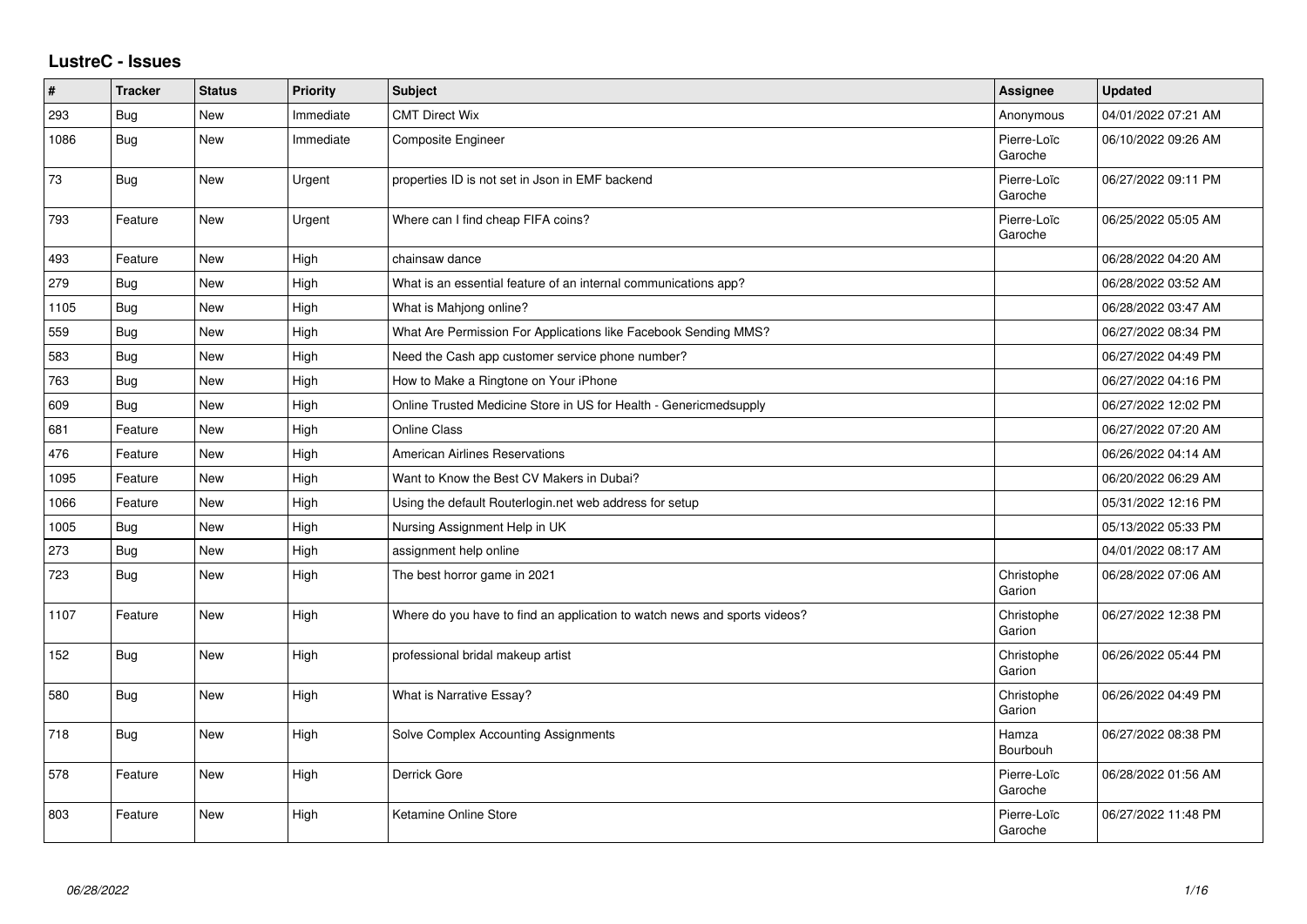| #    | <b>Tracker</b> | <b>Status</b> | <b>Priority</b> | <b>Subject</b>                                                      | <b>Assignee</b>        | <b>Updated</b>      |
|------|----------------|---------------|-----------------|---------------------------------------------------------------------|------------------------|---------------------|
| 92   | Bug            | New           | High            | expression should have been normalized in EMF backend               | Pierre-Loïc<br>Garoche | 06/27/2022 11:11 PM |
| 216  | Feature        | New           | High            | Barry Keoghan                                                       | Pierre-Loïc<br>Garoche | 06/27/2022 03:26 PM |
| 931  | Feature        | <b>New</b>    | High            | Situs Judi Slot Online apel888                                      | Pierre-Loïc<br>Garoche | 06/26/2022 01:07 AM |
| 713  | <b>Bug</b>     | <b>New</b>    | High            | Why Cupcake 2048 is a addictive game?                               | Pierre-Loïc<br>Garoche | 04/01/2022 09:34 AM |
| 96   | Bug            | Resolved      | High            | Lustrec installation failed                                         | Pierre-Loïc<br>Garoche | 04/01/2022 08:11 AM |
| 194  | <b>Bug</b>     | New           | Normal          | lace closure wigs                                                   |                        | 06/28/2022 08:31 AM |
| 219  | <b>Bug</b>     | New           | Normal          | Free Ringtones for Cell Phones.                                     |                        | 06/28/2022 08:31 AM |
| 821  | <b>Bug</b>     | <b>New</b>    | Normal          | Nicoo - A Review of the Popular Battle Royale Game                  |                        | 06/28/2022 08:30 AM |
| 886  | <b>Bug</b>     | New           | Normal          | Is the Fox News Channel on Roku free?                               |                        | 06/28/2022 08:29 AM |
| 776  | Bug            | New           | Normal          | Wibargain                                                           |                        | 06/28/2022 08:29 AM |
| 548  | <b>Bug</b>     | New           | Normal          | Web N Logo Design                                                   |                        | 06/28/2022 08:24 AM |
| 284  | <b>Bug</b>     | New           | Normal          | All About Cash App Transfer Fail Problems                           |                        | 06/28/2022 08:24 AM |
| 312  | Bug            | <b>New</b>    | Normal          | Stain Protection Services in Virginia Beach VA                      |                        | 06/28/2022 08:22 AM |
| 292  | <b>Bug</b>     | New           | Normal          | Venmo to Cash App Transfer Of Money- Explore Here                   |                        | 06/28/2022 08:17 AM |
| 480  | Bug            | New           | Normal          | Nur Online Shop                                                     |                        | 06/28/2022 08:13 AM |
| 478  | Feature        | New           | Normal          | Is it safe to install third-party WhatsApp GB?                      |                        | 06/28/2022 08:12 AM |
| 701  | <b>Bug</b>     | New           | Normal          | Why Law Essay Helper UK is Necessary?                               |                        | 06/28/2022 08:12 AM |
| 149  | <b>Bug</b>     | <b>New</b>    | Normal          | dftgy                                                               |                        | 06/28/2022 08:08 AM |
| 649  | Feature        | New           | Normal          | Pear Health Benefits                                                |                        | 06/28/2022 08:04 AM |
| 247  | <b>Bug</b>     | New           | Normal          | best 4 Channel Amp                                                  |                        | 06/28/2022 07:58 AM |
| 1099 | Feature        | <b>New</b>    | Normal          | Whatsapp Plus - A New Way Of Communicating                          |                        | 06/28/2022 07:57 AM |
| 506  | <b>Bug</b>     | New           | Normal          | www.trendmicro.com/activate                                         |                        | 06/28/2022 07:51 AM |
| 278  | Bug            | New           | Normal          | Cash App Help & Solutions - Here You Will Get Better Assistance     |                        | 06/28/2022 07:46 AM |
| 608  | Feature        | New           | Normal          | How To Do Hotmail Password Reset Without Phone Number?              |                        | 06/28/2022 07:39 AM |
| 267  | Bug            | New           | Normal          | How To Use Internet Radio Services To Listen To Your Favorite Songs |                        | 06/28/2022 07:36 AM |
| 181  | Bug            | <b>New</b>    | Normal          | <b>Healthcare Custom Writing Services</b>                           |                        | 06/28/2022 07:35 AM |
| 527  | Feature        | New           | Normal          | My Teachers                                                         |                        | 06/28/2022 07:30 AM |
| 724  | Bug            | New           | Normal          | Dial Chime Customer support number for a quick response             |                        | 06/28/2022 07:24 AM |
| 508  | <b>Bug</b>     | New           | Normal          | hire a professional dissertation help                               |                        | 06/28/2022 07:23 AM |
| 146  | <b>Bug</b>     | New           | Normal          | bayabais                                                            |                        | 06/28/2022 07:18 AM |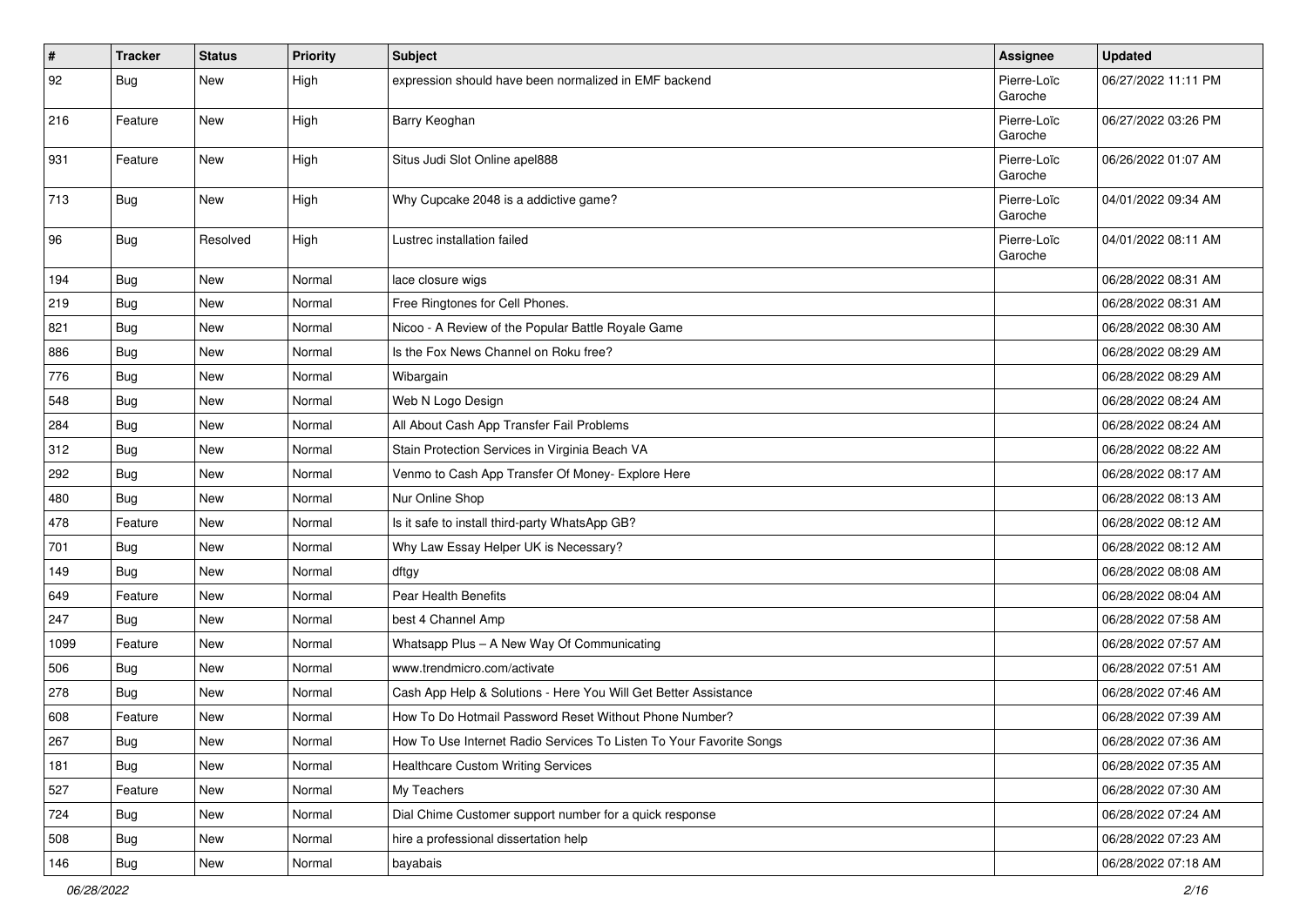| $\sharp$ | <b>Tracker</b> | <b>Status</b> | <b>Priority</b> | <b>Subject</b>                                                                         | <b>Assignee</b> | <b>Updated</b>      |
|----------|----------------|---------------|-----------------|----------------------------------------------------------------------------------------|-----------------|---------------------|
| 183      | <b>Bug</b>     | New           | Normal          | Nursing Assignment Help Online                                                         |                 | 06/28/2022 07:12 AM |
| 589      | <b>Bug</b>     | <b>New</b>    | Normal          | How can I get the cash app phone number of customer support?                           |                 | 06/28/2022 07:11 AM |
| 245      | <b>Bug</b>     | New           | Normal          | Write My Essay For Me Cheap                                                            |                 | 06/28/2022 07:10 AM |
| 180      | Feature        | New           | Normal          | homoeobazaar                                                                           |                 | 06/28/2022 07:09 AM |
| 246      | <b>Bug</b>     | <b>New</b>    | Normal          | The Beast App                                                                          |                 | 06/28/2022 07:07 AM |
| 734      | <b>Bug</b>     | New           | Normal          | DR. STRANGE: Multiverse of Scheduling Madness!                                         |                 | 06/28/2022 07:07 AM |
| 497      | Bug            | New           | Normal          | Fake Nike Dunk Low Off-White Lot 50                                                    |                 | 06/28/2022 07:07 AM |
| 922      | Bug            | New           | Normal          | Why Is The Need For Assignment Writing Services?                                       |                 | 06/28/2022 06:59 AM |
| 705      | <b>Bug</b>     | New           | Normal          | wuxiaworld                                                                             |                 | 06/28/2022 06:56 AM |
| 345      | Bug            | <b>New</b>    | Normal          | Stain Protection Services in Chesapeake VA                                             |                 | 06/28/2022 06:52 AM |
| 475      | <b>Bug</b>     | New           | Normal          | Floor Cleaning Arlington MA                                                            |                 | 06/28/2022 06:51 AM |
| 563      | <b>Bug</b>     | New           | Normal          | Understanding the Difference Between Free and Paid Mod Apks                            |                 | 06/28/2022 06:51 AM |
| 621      | Bug            | <b>New</b>    | Normal          | Buy All Modafinil & Armodafinil Tablets @Buy Modafinil US                              |                 | 06/28/2022 06:49 AM |
| 347      | <b>Bug</b>     | New           | Normal          | Eco/Green Cleaning Services in Chesapeake VA                                           |                 | 06/28/2022 06:48 AM |
| 331      | Bug            | <b>New</b>    | Normal          | Water Extraction Services in Norfolk VA                                                |                 | 06/28/2022 06:48 AM |
| 218      | <b>Bug</b>     | New           | Normal          | Popular Educational trends                                                             |                 | 06/28/2022 06:47 AM |
| 75       | <b>Bug</b>     | New           | Normal          | exception File "checks/algebraicLoop.ml", line 368, characters 16-22: Assertion failed |                 | 06/28/2022 06:47 AM |
| 380      | Bug            | <b>New</b>    | Normal          | Moving Services in McLean VA                                                           |                 | 06/28/2022 06:46 AM |
| 143      | <b>Bug</b>     | New           | Normal          | Bob lace front wigs                                                                    |                 | 06/28/2022 06:44 AM |
| 255      | Feature        | New           | Normal          | best doctor for psoriasis                                                              |                 | 06/28/2022 06:44 AM |
| 491      | Feature        | New           | Normal          | Automatically download and paste Reddit wallpapers into Windows                        |                 | 06/28/2022 06:42 AM |
| 519      | <b>Bug</b>     | New           | Normal          | Are you finding online UK Assignment writers?                                          |                 | 06/28/2022 06:36 AM |
| 623      | Bug            | <b>New</b>    | Normal          | Listen to online radio stations for mobile phones                                      |                 | 06/28/2022 06:33 AM |
| 640      | <b>Bug</b>     | New           | Normal          | play game with me                                                                      |                 | 06/28/2022 06:33 AM |
| 973      | Feature        | New           | Normal          | Free NFL Streaming Sites                                                               |                 | 06/28/2022 06:27 AM |
| 168      | <b>Bug</b>     | <b>New</b>    | Normal          | UFC 256 Live Stream Online                                                             |                 | 06/28/2022 06:24 AM |
| 537      | <b>Bug</b>     | New           | Normal          | Get tech assistance with customer support on ATT Yahoo email login issue.              |                 | 06/28/2022 06:20 AM |
| 289      | <b>Bug</b>     | New           | Normal          | Recover Yahoo Mail Forgotten Password - Explore Kanata Chinese                         |                 | 06/28/2022 06:19 AM |
| 811      | <b>Bug</b>     | New           | Normal          | Canon IJ Network Tool                                                                  |                 | 06/28/2022 06:12 AM |
| 766      | <b>Bug</b>     | New           | Normal          | Pobreflix Mod APK Review                                                               |                 | 06/28/2022 06:09 AM |
| 629      | Bug            | New           | Normal          | How Can I Load Cash App Card at Walmart straight away?                                 |                 | 06/28/2022 06:07 AM |
| 136      | <b>Bug</b>     | New           | Normal          | snappow                                                                                |                 | 06/28/2022 06:05 AM |
| 667      | <b>Bug</b>     | New           | Normal          | What Is a Ringtone?                                                                    |                 | 06/28/2022 06:00 AM |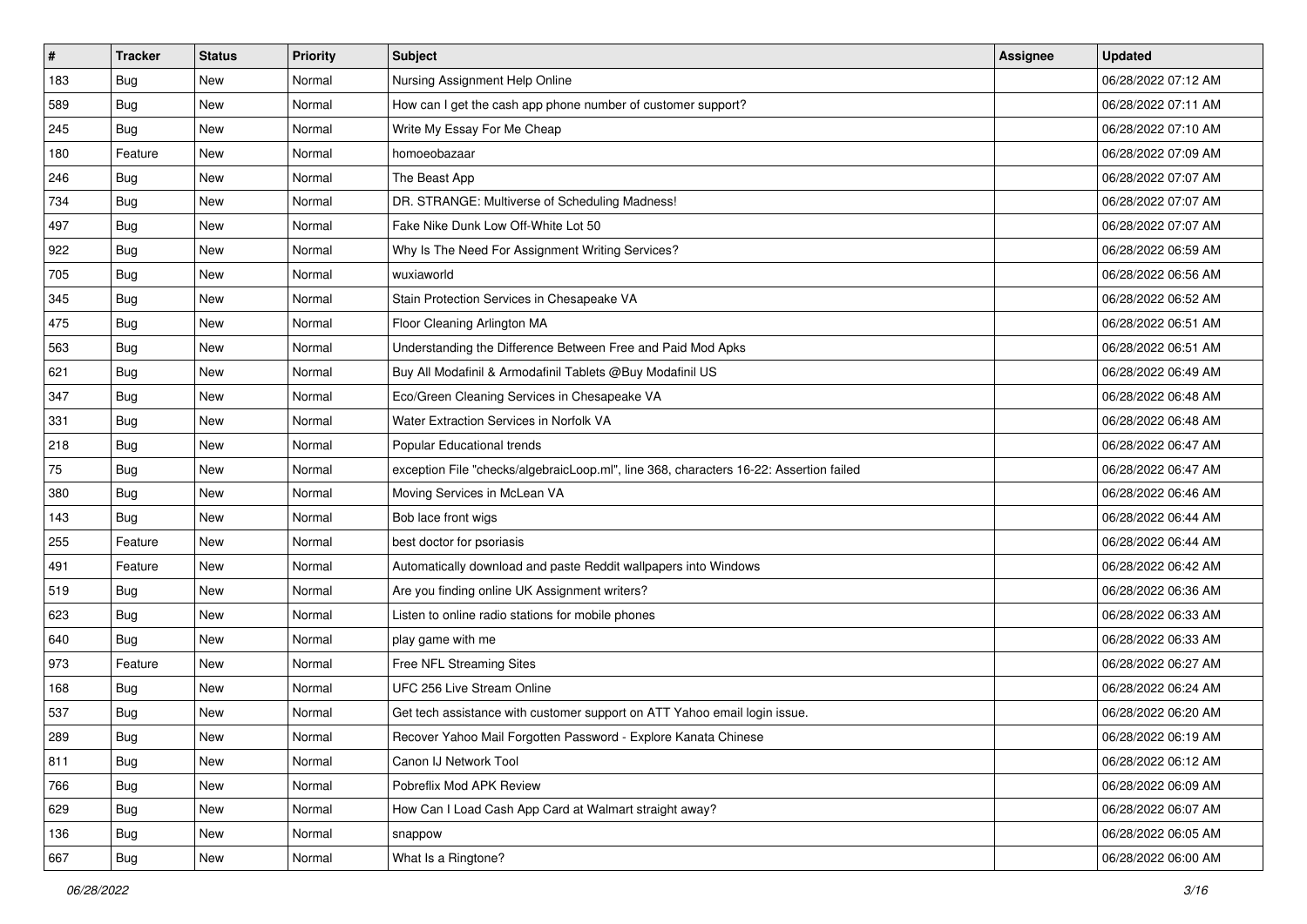| $\sharp$ | <b>Tracker</b> | <b>Status</b> | <b>Priority</b> | <b>Subject</b>                                                              | <b>Assignee</b> | <b>Updated</b>      |
|----------|----------------|---------------|-----------------|-----------------------------------------------------------------------------|-----------------|---------------------|
| 265      | <b>Bug</b>     | New           | Normal          | 3 Faq's On Downloading To Your Apple Ipod                                   |                 | 06/28/2022 05:56 AM |
| 753      | Bug            | <b>New</b>    | Normal          | onlineessaygrader                                                           |                 | 06/28/2022 05:55 AM |
| 687      | <b>Bug</b>     | New           | Normal          | How to use twitch.tv/activate?                                              |                 | 06/28/2022 05:51 AM |
| 499      | Feature        | New           | Normal          | Discover The Premium Features Of Spotify Mod Apk                            |                 | 06/28/2022 05:46 AM |
| 145      | Bug            | <b>New</b>    | Normal          | abdulbaissagar                                                              |                 | 06/28/2022 05:41 AM |
| 1077     | <b>Bug</b>     | New           | Normal          | Les excellentes façons d'utiliser ces images                                |                 | 06/28/2022 05:32 AM |
| 680      | Feature        | New           | Normal          | Word Jewels 2                                                               |                 | 06/28/2022 05:31 AM |
| 126      | Feature        | New           | Normal          | Stussy Air Force 1 replica                                                  |                 | 06/28/2022 05:31 AM |
| 622      | Bug            | New           | Normal          | CheapestMedsShop   100% Safe Medicines Online in UK & AUS.                  |                 | 06/28/2022 05:22 AM |
| 505      | Bug            | <b>New</b>    | Normal          | www.trendmicro.com/activate                                                 |                 | 06/28/2022 05:14 AM |
| 744      | <b>Bug</b>     | New           | Normal          | <b>Pixel Survive</b>                                                        |                 | 06/28/2022 05:13 AM |
| 169      | <b>Bug</b>     | New           | Normal          | CV Maker - UAE CV Writing Agency                                            |                 | 06/28/2022 05:01 AM |
| 555      | Bug            | <b>New</b>    | Normal          | web design development in hyderabad                                         |                 | 06/28/2022 05:01 AM |
| 702      | <b>Bug</b>     | New           | Normal          | Avail Chime Customer Service to know How To Get Chime Bank Statement        |                 | 06/28/2022 04:58 AM |
| 704      | Bug            | New           | Normal          | Reach support team of Chime Customer Service for instant help               |                 | 06/28/2022 04:57 AM |
| 822      | <b>Bug</b>     | New           | Normal          | Dowload Your Boyfriend Game                                                 |                 | 06/28/2022 04:56 AM |
| 487      | Bug            | <b>New</b>    | Normal          | Cheap Fake Dunks                                                            |                 | 06/28/2022 04:55 AM |
| 237      | Feature        | <b>New</b>    | Normal          | HP Printer Assistant Software   Download & Install HP Assistant             |                 | 06/28/2022 04:50 AM |
| 522      | Feature        | New           | Normal          | Can You Check App Limits, If Cash app won't let me send money?              |                 | 06/28/2022 04:46 AM |
| 336      | <b>Bug</b>     | New           | Normal          | Tile & Grout Cleaning Services in Norfolk VA                                |                 | 06/28/2022 04:46 AM |
| 230      | Bug            | New           | Normal          | Add Money To Cash App Card - Auto Cash Apps                                 |                 | 06/28/2022 04:43 AM |
| 515      | <b>Bug</b>     | <b>New</b>    | Normal          | Fragment Nike Dunk High Tokyo Fake                                          |                 | 06/28/2022 04:43 AM |
| 574      | Bug            | <b>New</b>    | Normal          | How to fix the Epson printer offline issue due to a wired connection?       |                 | 06/28/2022 04:37 AM |
| 244      | <b>Bug</b>     | New           | Normal          | Quels sont les avantages des stations de radio en ligne.                    |                 | 06/28/2022 04:37 AM |
| 620      | <b>Bug</b>     | New           | Normal          | Viagra Meds: Fastest & Quick Delivery On Your Doorstep - USA                |                 | 06/28/2022 04:33 AM |
| 965      | <b>Bug</b>     | <b>New</b>    | Normal          | Go with cash app customer service to know where I can load my cash app card |                 | 06/28/2022 04:30 AM |
| 604      | <b>Bug</b>     | New           | Normal          | Idle Game Online                                                            |                 | 06/28/2022 04:30 AM |
| 473      | <b>Bug</b>     | New           | Normal          | Floor Stripping Arlington MA                                                |                 | 06/28/2022 04:29 AM |
| 257      | Bug            | New           | Normal          | Best latte machines                                                         |                 | 06/28/2022 04:26 AM |
| 788      | <b>Bug</b>     | New           | Normal          | Intro Maker Mod APK                                                         |                 | 06/28/2022 04:21 AM |
| 470      | Bug            | New           | Normal          | Commercial Floor Cleaning Westchester MA                                    |                 | 06/28/2022 04:16 AM |
| 461      | <b>Bug</b>     | New           | Normal          | Germs Removal Medford MA                                                    |                 | 06/28/2022 04:15 AM |
| 567      | <b>Bug</b>     | New           | Normal          | Singapore assignment help                                                   |                 | 06/28/2022 04:12 AM |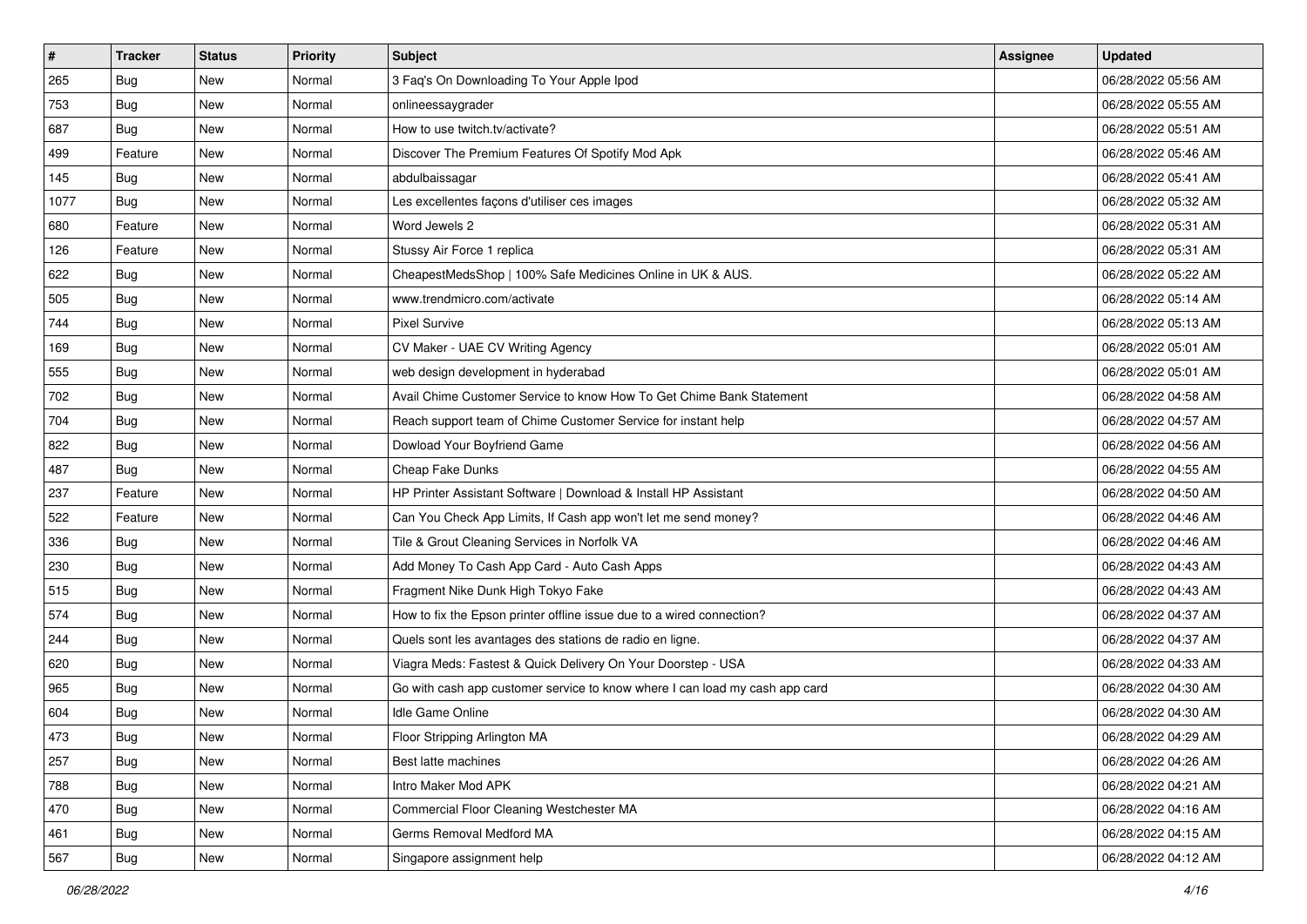| #   | <b>Tracker</b> | <b>Status</b> | <b>Priority</b> | Subject                                                                          | <b>Assignee</b> | <b>Updated</b>      |
|-----|----------------|---------------|-----------------|----------------------------------------------------------------------------------|-----------------|---------------------|
| 708 | <b>Bug</b>     | New           | Normal          | Efficient ways to proceed with the cash app dispute process?                     |                 | 06/28/2022 04:03 AM |
| 764 | Bug            | <b>New</b>    | Normal          | What is available to see what I can watch HBO Max?                               |                 | 06/28/2022 03:59 AM |
| 577 | <b>Bug</b>     | New           | Normal          | Follow these easy steps to make Admiral Casino Login                             |                 | 06/28/2022 03:52 AM |
| 603 | Bug            | New           | Normal          | Premiere gratuito da lista de IPTV                                               |                 | 06/28/2022 03:48 AM |
| 466 | Bug            | New           | Normal          | Floor Stripping Westchester MA                                                   |                 | 06/28/2022 03:45 AM |
| 197 | Bug            | New           | Normal          | SBL JABORANDI PLUS HAIR OIL - COMPLETE SCALP CARE (100ML)                        |                 | 06/28/2022 03:43 AM |
| 490 | Bug            | New           | Normal          | Unlock cash app account by getting quick solutions from the technical executives |                 | 06/28/2022 03:42 AM |
| 193 | <b>Bug</b>     | New           | Normal          | 18% Discount on Homeopathic medicines                                            |                 | 06/28/2022 03:38 AM |
| 581 | <b>Bug</b>     | New           | Normal          | E-Learning Course Help                                                           |                 | 06/28/2022 03:36 AM |
| 597 | Bug            | New           | Normal          | Universo s / f Download                                                          |                 | 06/28/2022 03:36 AM |
| 617 | <b>Bug</b>     | New           | Normal          | Buy Vidalista Tablets (Tadalafil) at [\$25 OFF + Free Shipping] Vidalistatablets |                 | 06/28/2022 03:33 AM |
| 190 | Bug            | New           | Normal          | All About Cash App Transfer Fail Problems                                        |                 | 06/28/2022 03:30 AM |
| 983 | Bug            | New           | Normal          | Finding issue in tekken 3 game?                                                  |                 | 06/28/2022 03:26 AM |
| 699 | Bug            | New           | Normal          | Would you be able to utilize Cash App Twitch?                                    |                 | 06/28/2022 03:12 AM |
| 735 | Bug            | New           | Normal          | A quick fix of how to get money back from cash app stocks                        |                 | 06/28/2022 03:12 AM |
| 551 | <b>Bug</b>     | New           | Normal          | Why Do Students Need Online Best Dissertation Writing Services?                  |                 | 06/28/2022 03:03 AM |
| 652 | Bug            | New           | Normal          | Sesame Health Benefits                                                           |                 | 06/28/2022 03:01 AM |
| 185 | <b>Bug</b>     | New           | Normal          | Non-Plagiarized Research Writing                                                 |                 | 06/28/2022 02:56 AM |
| 333 | Bug            | New           | Normal          | Mold Removal Services in Norfolk VA                                              |                 | 06/28/2022 02:56 AM |
| 799 | Bug            | New           | Normal          | Who Is an ETL Engineer                                                           |                 | 06/28/2022 02:51 AM |
| 228 | <b>Bug</b>     | New           | Normal          | Why Does Cash App Transaction Failed? - Here Is the Answer                       |                 | 06/28/2022 02:50 AM |
| 781 | <b>Bug</b>     | New           | Normal          | Free Whatsapp Group to Join                                                      |                 | 06/28/2022 02:46 AM |
| 712 | Bug            | <b>New</b>    | Normal          | Tips and Tricks                                                                  |                 | 06/28/2022 02:40 AM |
| 142 | Feature        | New           | Normal          | About ashimary hair                                                              |                 | 06/28/2022 02:31 AM |
| 504 | Bug            | New           | Normal          | A beginner should always look for online Java assignment help!                   |                 | 06/28/2022 02:21 AM |
| 139 | Bug            | New           | Normal          | relseo                                                                           |                 | 06/28/2022 02:17 AM |
| 616 | <b>Bug</b>     | New           | Normal          | Buy Anavar Tablets   Anavar For Sale in USA, UK & Australia                      |                 | 06/28/2022 02:12 AM |
| 261 | <b>Bug</b>     | New           | Normal          | Ringtone Downloads - Easy Ways Come Up With Your Own Ringtones                   |                 | 06/28/2022 02:12 AM |
| 234 | <b>Bug</b>     | New           | Normal          | My Personal Experience With the College Writing Services                         |                 | 06/28/2022 02:10 AM |
| 802 | Bug            | New           | Normal          | Who Is an ETL Engineer                                                           |                 | 06/28/2022 02:03 AM |
| 658 | <b>Bug</b>     | New           | Normal          | Watermelon Nutrition Facts And Health Benefits                                   |                 | 06/28/2022 01:57 AM |
| 809 | <b>Bug</b>     | New           | Normal          | Smash Karts - immerse yourself in the exciting race                              |                 | 06/28/2022 01:55 AM |
| 584 | <b>Bug</b>     | New           | Normal          | Want the cash app customer service number to check balance?                      |                 | 06/28/2022 01:53 AM |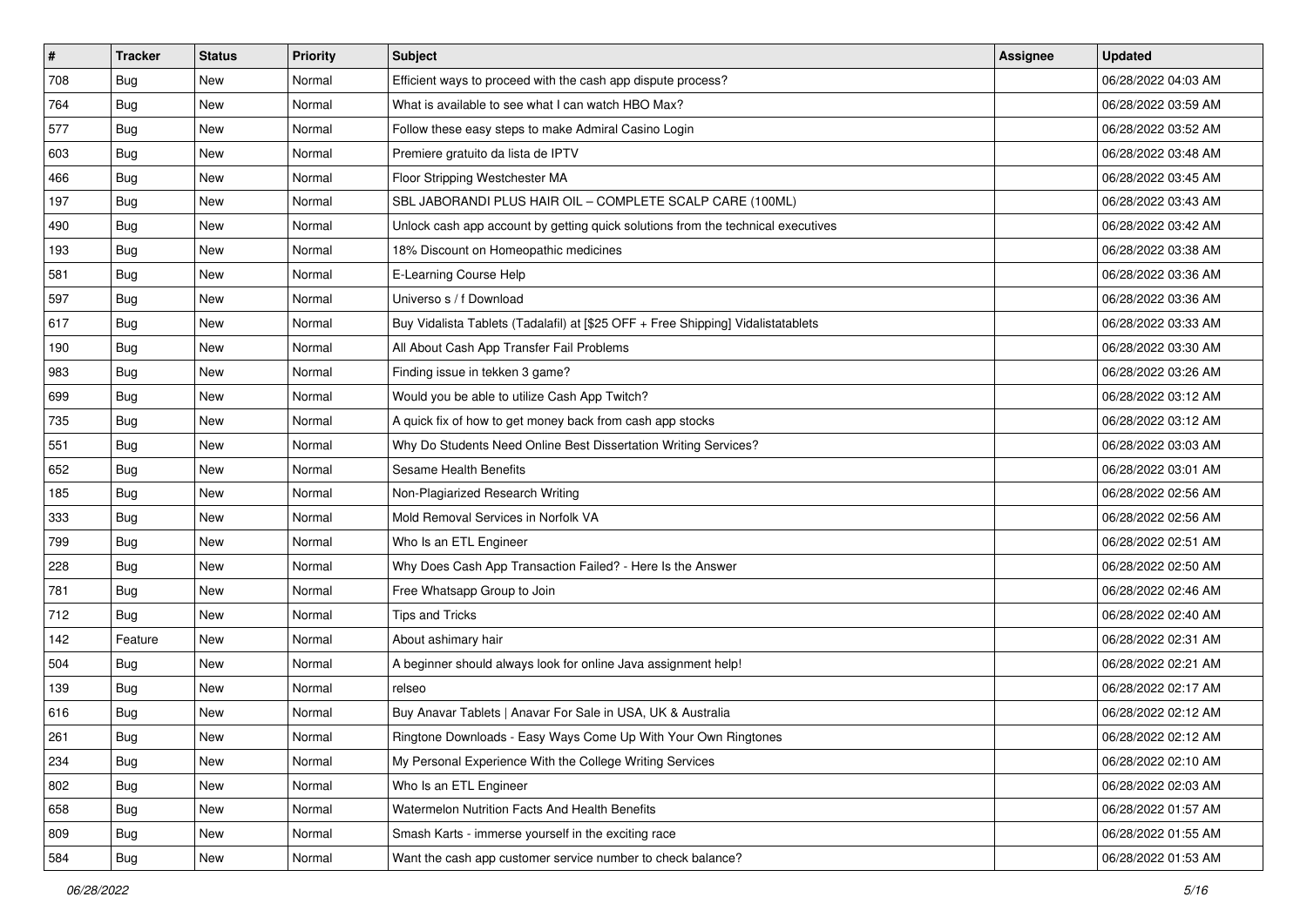| #   | <b>Tracker</b> | <b>Status</b> | <b>Priority</b> | <b>Subject</b>                                                               | <b>Assignee</b> | <b>Updated</b>      |
|-----|----------------|---------------|-----------------|------------------------------------------------------------------------------|-----------------|---------------------|
| 492 | <b>Bug</b>     | New           | Normal          | HD Streamz MOD APK v3.5.5 (Keine Werbung)                                    |                 | 06/28/2022 01:41 AM |
| 495 | Bug            | New           | Normal          | Twitch Clip Downloader Download Twitch Clips Online 2021                     |                 | 06/28/2022 01:38 AM |
| 483 | <b>Bug</b>     | New           | Normal          | UK best essay writing service                                                |                 | 06/28/2022 01:35 AM |
| 253 | <b>Bug</b>     | New           | Normal          | Florence Lawrence                                                            |                 | 06/28/2022 01:31 AM |
| 999 | Bug            | <b>New</b>    | Normal          | Is there a way to find Google Feud answers?                                  |                 | 06/28/2022 01:27 AM |
| 767 | <b>Bug</b>     | New           | Normal          | apkmod                                                                       |                 | 06/28/2022 01:24 AM |
| 141 | Feature        | New           | Normal          | Something about jerry curly                                                  |                 | 06/28/2022 01:22 AM |
| 242 | Feature        | New           | Normal          | Descripción de Torque Pro MOD APK para Android                               |                 | 06/28/2022 01:14 AM |
| 482 | <b>Bug</b>     | New           | Normal          | <b>Text Window</b>                                                           |                 | 06/28/2022 01:08 AM |
| 573 | <b>Bug</b>     | <b>New</b>    | Normal          | Experimente lo mejor en la aplicación Apk de juegos gratis                   |                 | 06/28/2022 12:55 AM |
| 348 | <b>Bug</b>     | New           | Normal          | Mold Removal Services in Chesapeake VA                                       |                 | 06/28/2022 12:53 AM |
| 132 | <b>Bug</b>     | New           | Normal          | concrete-everything                                                          |                 | 06/28/2022 12:47 AM |
| 200 | <b>Bug</b>     | New           | Normal          | uiopilo                                                                      |                 | 06/28/2022 12:33 AM |
| 516 | Bug            | <b>New</b>    | Normal          | Does Cash App Help To Get Cash App Refund Without Any Interruption?          |                 | 06/28/2022 12:20 AM |
| 628 | Bug            | New           | Normal          | CV reviewing services!                                                       |                 | 06/28/2022 12:17 AM |
| 816 | <b>Bug</b>     | New           | Normal          | Play Scribble io fun with everyone                                           |                 | 06/28/2022 12:09 AM |
| 114 | <b>Bug</b>     | New           | Normal          | <b>Medical Research Writing Services</b>                                     |                 | 06/28/2022 12:06 AM |
| 140 | <b>Bug</b>     | <b>New</b>    | Normal          | sugarbalanceusa                                                              |                 | 06/28/2022 12:05 AM |
| 782 | <b>Bug</b>     | New           | Normal          | Comment faire une sonnerie téléphonique                                      |                 | 06/27/2022 11:56 PM |
| 714 | Bug            | New           | Normal          | Cuevana 3 Premium - Enjoy Your Favorite Movies and TV Shows on Your Smart TV |                 | 06/27/2022 11:43 PM |
| 157 | <b>Bug</b>     | New           | Normal          | Forget cash app pin                                                          |                 | 06/27/2022 11:41 PM |
| 717 | Bug            | New           | Normal          | Disney Plus Apk - Watch Movies and TV Shows on Your Device                   |                 | 06/27/2022 11:38 PM |
| 607 | <b>Bug</b>     | New           | Normal          | Vex 5                                                                        |                 | 06/27/2022 11:24 PM |
| 665 | Feature        | New           | Normal          | Look for a dedicated help with finance assignment                            |                 | 06/27/2022 11:10 PM |
| 494 | <b>Bug</b>     | New           | Normal          | <b>Buy Discussion Post</b>                                                   |                 | 06/27/2022 11:08 PM |
| 595 | <b>Bug</b>     | New           | Normal          | RFM Online - une révolution dans la gestion de l'identité numérique          |                 | 06/27/2022 11:06 PM |
| 116 | <b>Bug</b>     | New           | Normal          | aertaeyg                                                                     |                 | 06/27/2022 11:06 PM |
| 481 | <b>Bug</b>     | New           | Normal          | Nur Online Shop                                                              |                 | 06/27/2022 11:05 PM |
| 178 | Bug            | New           | Normal          | transparent lace wigs                                                        |                 | 06/27/2022 11:04 PM |
| 182 | Bug            | New           | Normal          | <b>Healthcare Custom Writing Services</b>                                    |                 | 06/27/2022 11:00 PM |
| 772 | Bug            | New           | Normal          | united airlines baggage policy                                               |                 | 06/27/2022 10:53 PM |
| 830 | <b>Bug</b>     | New           | Normal          | Poppy Playtime APK                                                           |                 | 06/27/2022 10:31 PM |
| 592 | <b>Bug</b>     | New           | Normal          | Deezer Premium APK - Baixe músicas de qualquer lugar do mundo de graça       |                 | 06/27/2022 10:23 PM |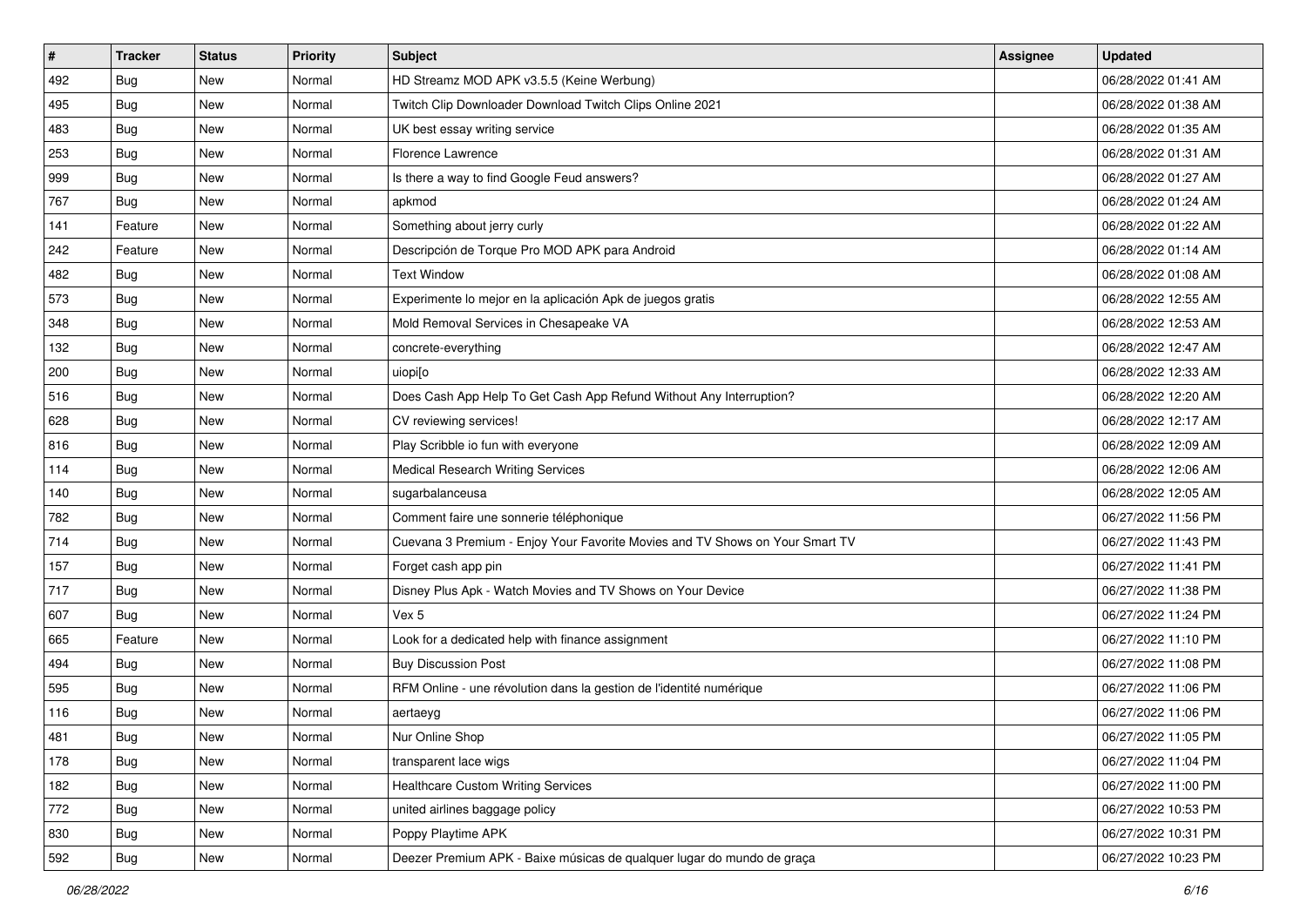| $\vert$ # | <b>Tracker</b> | <b>Status</b> | <b>Priority</b> | Subject                                                                                                                                      | Assignee | <b>Updated</b>      |
|-----------|----------------|---------------|-----------------|----------------------------------------------------------------------------------------------------------------------------------------------|----------|---------------------|
| 321       | <b>Bug</b>     | New           | Normal          | Tile & Grout Cleaning Services in Virginia Beach VA                                                                                          |          | 06/27/2022 10:08 PM |
| 737       | <b>Bug</b>     | <b>New</b>    | Normal          | How Do I Talk To A Live Person At Facebook If Anything Is Doubtful?                                                                          |          | 06/27/2022 09:59 PM |
| 762       | Bug            | New           | Normal          | How To Add Money To A Cash App Card If Struggling With Low Amount?                                                                           |          | 06/27/2022 09:58 PM |
| 684       | <b>Bug</b>     | New           | Normal          | Difference between paper map and online map                                                                                                  |          | 06/27/2022 09:55 PM |
| 600       | Bug            | <b>New</b>    | Normal          | Play Store Pro                                                                                                                               |          | 06/27/2022 09:43 PM |
| 556       | <b>Bug</b>     | New           | Normal          | Play Game Mod Apk With Your Friends                                                                                                          |          | 06/27/2022 09:42 PM |
| 561       | Bug            | <b>New</b>    | Normal          | Enjoy the Full YouTube Premium Experience With YouTube Premium Membership                                                                    |          | 06/27/2022 09:33 PM |
| 76        | Bug            | New           | Normal          | Import error: Load error: imported node real to int declared in a regular Lustre file. File "include/conv.lusi",<br>line 1, characters 0-64: |          | 06/27/2022 09:32 PM |
| 948       | Bug            | <b>New</b>    | Normal          | Canon IJ Network Tool                                                                                                                        |          | 06/27/2022 09:30 PM |
| 215       | <b>Bug</b>     | New           | Normal          | How For Top Level Cell Phone For You                                                                                                         |          | 06/27/2022 09:19 PM |
| 507       | Bug            | New           | Normal          | central.bitdefender.com                                                                                                                      |          | 06/27/2022 09:13 PM |
| 211       | <b>Bug</b>     | New           | Normal          | Problem in Cash App rebate? Call Cash App customer service number for help.                                                                  |          | 06/27/2022 09:05 PM |
| 599       | Bug            | New           | Normal          | Do you know how to delete cash app account from your computer?                                                                               |          | 06/27/2022 09:05 PM |
| 777       | <b>Bug</b>     | <b>New</b>    | Normal          | Obtain driving instructions using Google Maps.                                                                                               |          | 06/27/2022 09:05 PM |
| 554       | Bug            | New           | Normal          | XvideoStudio Video Editor APK Free Download on TechToDown                                                                                    |          | 06/27/2022 08:59 PM |
| 783       | <b>Bug</b>     | New           | Normal          | How Do I Determine The Reasons And Solutions To Fix Cash App Transfer Failed?                                                                |          | 06/27/2022 08:58 PM |
| 568       | Bug            | <b>New</b>    | Normal          | Instale a versão mais recente do YouTube Premium                                                                                             |          | 06/27/2022 08:56 PM |
| 529       | <b>Bug</b>     | New           | Normal          | Thop TV APK - Free Download for Android                                                                                                      |          | 06/27/2022 08:52 PM |
| 258       | <b>Bug</b>     | <b>New</b>    | Normal          | Fake Nike Dunk High AMBUSH Deep Royal                                                                                                        |          | 06/27/2022 08:50 PM |
| 209       | Bug            | New           | Normal          | Neglect to access old Cash App account considering message notice issue? Contact help.                                                       |          | 06/27/2022 08:49 PM |
| 525       | <b>Bug</b>     | <b>New</b>    | Normal          | If you don't have a QR code: How to activate cash app card in app                                                                            |          | 06/27/2022 08:47 PM |
| 503       | Bug            | <b>New</b>    | Normal          | Youtube Premium Apk free download for Android                                                                                                |          | 06/27/2022 08:43 PM |
| 804       | Bug            | New           | Normal          | Review                                                                                                                                       |          | 06/27/2022 08:38 PM |
| 1018      | <b>Bug</b>     | New           | Normal          | So erhalten Sie ein kostenloses Hörbuch                                                                                                      |          | 06/27/2022 08:35 PM |
| 496       | Bug            | New           | Normal          | What is Live NetTV?                                                                                                                          |          | 06/27/2022 08:32 PM |
| 557       | Feature        | New           | Normal          | <b>Business Law Assignment Help</b>                                                                                                          |          | 06/27/2022 08:31 PM |
| 138       | <b>Bug</b>     | New           | Normal          | own-sweethome                                                                                                                                |          | 06/27/2022 08:22 PM |
| 971       | <b>Bug</b>     | New           | Normal          | How Do I Check Balance On Cash App Card With Optimum Ease?                                                                                   |          | 06/27/2022 08:16 PM |
| 285       | Bug            | New           | Normal          | Have you ever written an essay?                                                                                                              |          | 06/27/2022 08:05 PM |
| 951       | Bug            | New           | Normal          | Canon.com/ijsetup                                                                                                                            |          | 06/27/2022 07:56 PM |
| 774       | <b>Bug</b>     | New           | Normal          | Follow proper initiatives                                                                                                                    |          | 06/27/2022 07:54 PM |
| 243       | Feature        | New           | Normal          | Reconstruir la pandilla de la mafia en Gangstar Vegas MOD APK                                                                                |          | 06/27/2022 07:53 PM |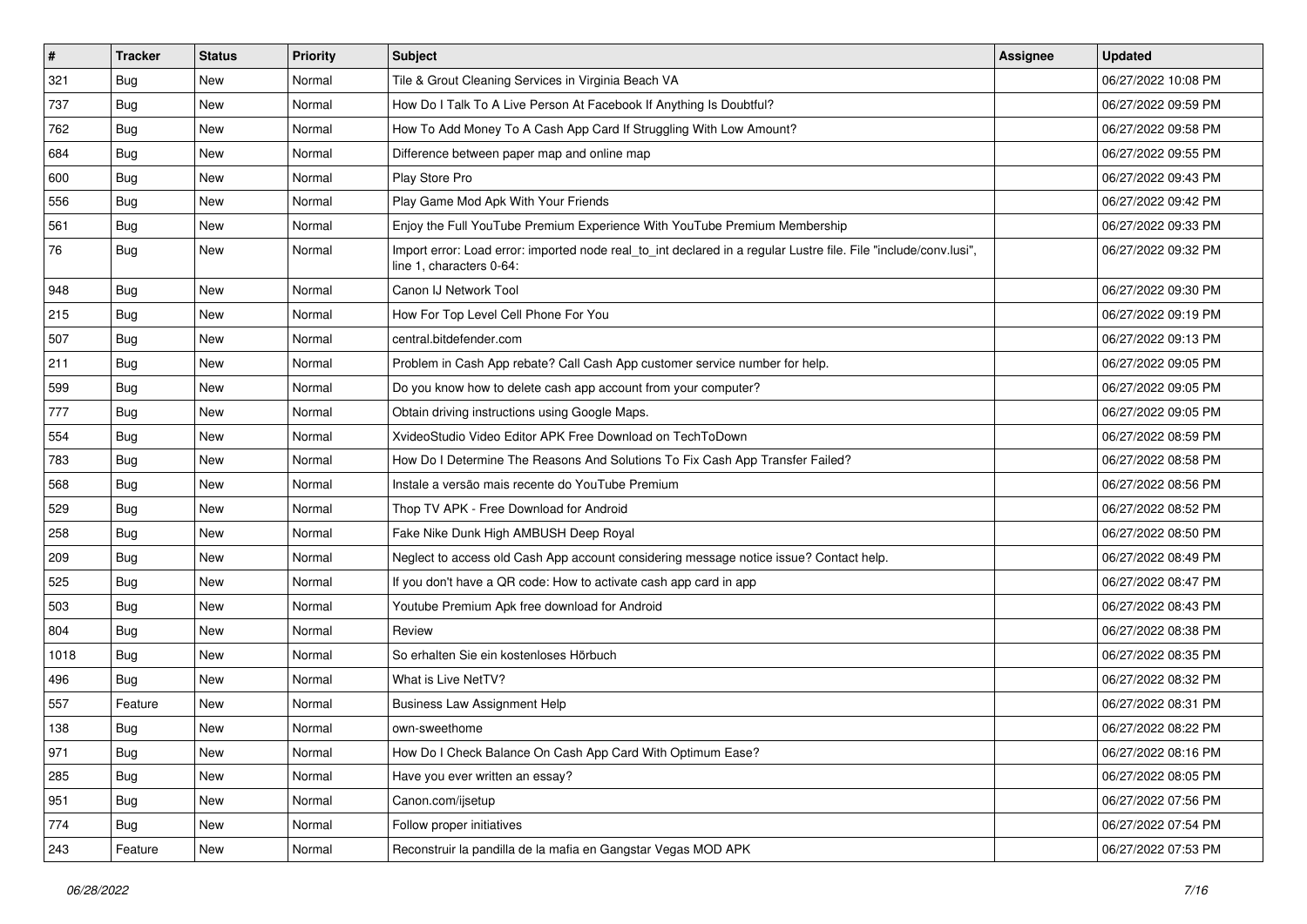| $\sharp$ | <b>Tracker</b> | <b>Status</b> | <b>Priority</b> | Subject                                                                                                         | Assignee | <b>Updated</b>      |
|----------|----------------|---------------|-----------------|-----------------------------------------------------------------------------------------------------------------|----------|---------------------|
| 512      | <b>Bug</b>     | New           | Normal          | The Importance Of Using Custom Writing Services                                                                 |          | 06/27/2022 07:52 PM |
| 502      | <b>Bug</b>     | New           | Normal          | Les instructions pour définir des sonneries pour iPhone sont simples et faciles à suivre                        |          | 06/27/2022 07:52 PM |
| 612      | <b>Bug</b>     | New           | Normal          | Luxury Slingshot Rental                                                                                         |          | 06/27/2022 07:36 PM |
| 133      | <b>Bug</b>     | New           | Normal          | craftlabs                                                                                                       |          | 06/27/2022 07:32 PM |
| 634      | Bug            | New           | Normal          | Buy Vidalista Tablets (Tadalafil) at [\$25 OFF + Free Shipping] Vidalistatablets                                |          | 06/27/2022 07:24 PM |
| 820      | <b>Bug</b>     | New           | Normal          | Metal Slug Apk para Android                                                                                     |          | 06/27/2022 07:22 PM |
| 161      | <b>Bug</b>     | New           | Normal          | dfdrtyuio                                                                                                       |          | 06/27/2022 07:21 PM |
| 677      | <b>Bug</b>     | New           | Normal          | Logo Design Services Near Me                                                                                    |          | 06/27/2022 07:18 PM |
| 661      | Bug            | <b>New</b>    | Normal          | Turbo VPN MOD APK Download                                                                                      |          | 06/27/2022 07:18 PM |
| 210      | Bug            | New           | Normal          | Issue with check symbol in Cash App? Dial assist number with calling Cash App customer service phone<br>number. |          | 06/27/2022 07:16 PM |
| 586      | Bug            | <b>New</b>    | Normal          | Best Modifications For Your Mobile Phone                                                                        |          | 06/27/2022 07:15 PM |
| 987      | Bug            | <b>New</b>    | Normal          | <b>Medicinal Mushrooms</b>                                                                                      |          | 06/27/2022 07:13 PM |
| 542      | <b>Bug</b>     | New           | Normal          | Web N Logo Design                                                                                               |          | 06/27/2022 07:02 PM |
| 489      | Bug            | New           | Normal          | Get cash app refund instantly if sent to the wrong person                                                       |          | 06/27/2022 06:48 PM |
| 217      | <b>Bug</b>     | New           | Normal          | How this service matter most?                                                                                   |          | 06/27/2022 06:48 PM |
| 656      | <b>Bug</b>     | New           | Normal          | Kiwi Nutrition Facts And Health Benefits                                                                        |          | 06/27/2022 06:45 PM |
| 352      | Bug            | New           | Normal          | Tile & Grout Cleaning Services in Chesapeake VA                                                                 |          | 06/27/2022 06:39 PM |
| 659      | <b>Bug</b>     | New           | Normal          | Olive Oil Properties And Health Benefits                                                                        |          | 06/27/2022 06:34 PM |
| 202      | <b>Bug</b>     | New           | Normal          | blonde wig                                                                                                      |          | 06/27/2022 06:27 PM |
| 618      | <b>Bug</b>     | <b>New</b>    | Normal          | Buy Steroids Online with OurMedicnes.com   Best Quality Steroids                                                |          | 06/27/2022 06:17 PM |
| 739      | <b>Bug</b>     | <b>New</b>    | Normal          | law dissertation help                                                                                           |          | 06/27/2022 06:12 PM |
| 150      | Bug            | New           | Normal          | dfgh                                                                                                            |          | 06/27/2022 05:59 PM |
| 248      | <b>Bug</b>     | New           | Normal          | Mobile ringtones and attractiveness ringtones                                                                   |          | 06/27/2022 05:51 PM |
| 756      | Feature        | New           | Normal          | Your one-stop destination for the thesis writing service                                                        |          | 06/27/2022 05:46 PM |
| 175      | Feature        | New           | Normal          | All About Cash App Transfer Fail Problems                                                                       |          | 06/27/2022 05:44 PM |
| 214      | Feature        | New           | Normal          | Five Christmas Apps For Apple Users                                                                             |          | 06/27/2022 05:41 PM |
| 587      | <b>Bug</b>     | New           | Normal          | Why Picsart Pro Offers Great Features                                                                           |          | 06/27/2022 05:28 PM |
| 457      | <b>Bug</b>     | New           | Normal          | Carpet Cleaning Medford MA                                                                                      |          | 06/27/2022 05:21 PM |
| 682      | <b>Bug</b>     | New           | Normal          | Does Facebook customer service live chat allow to speak with someone?                                           |          | 06/27/2022 05:19 PM |
| 787      | <b>Bug</b>     | New           | Normal          | <b>Assured Assignment Help</b>                                                                                  |          | 06/27/2022 05:19 PM |
| 532      | Bug            | New           | Normal          | My Assignment Help                                                                                              |          | 06/27/2022 05:16 PM |
| 695      | <b>Bug</b>     | New           | Normal          | Refer Listas IPTV Apk                                                                                           |          | 06/27/2022 05:13 PM |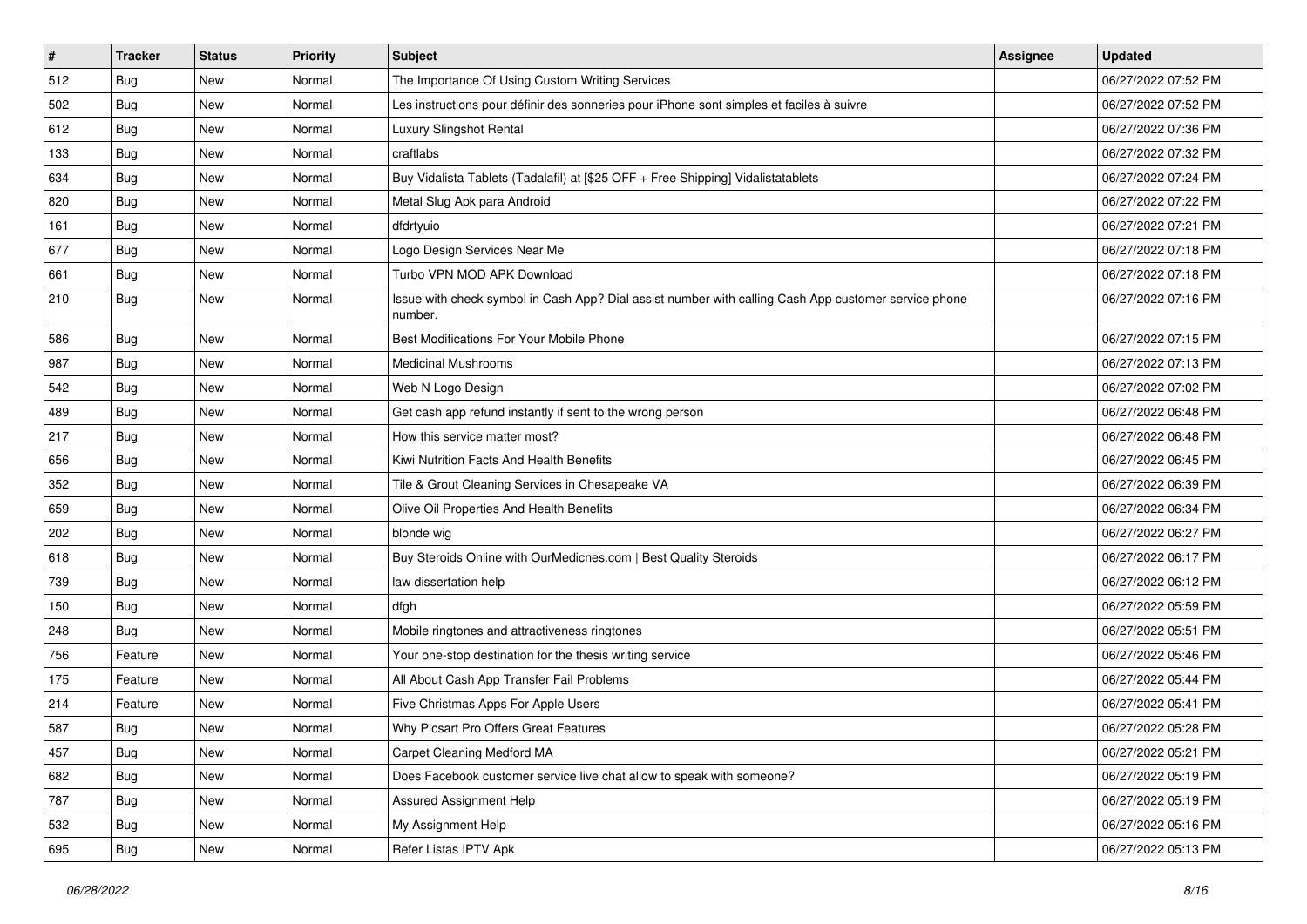| $\sharp$ | <b>Tracker</b> | <b>Status</b> | <b>Priority</b> | Subject                                                                    | <b>Assignee</b> | <b>Updated</b>      |
|----------|----------------|---------------|-----------------|----------------------------------------------------------------------------|-----------------|---------------------|
| 673      | <b>Bug</b>     | New           | Normal          | Learn the basics of pixel art - Clear grid                                 |                 | 06/27/2022 05:06 PM |
| 540      | <b>Bug</b>     | New           | Normal          | Why Haven't I Received My Cash App Card? Can I get t the reasons behind it |                 | 06/27/2022 04:54 PM |
| 678      | <b>Bug</b>     | New           | Normal          | How to be a winner in buidnow gg                                           |                 | 06/27/2022 04:47 PM |
| 558      | Feature        | New           | Normal          | <b>Stunning Classic Sofas</b>                                              |                 | 06/27/2022 04:44 PM |
| 479      | Bug            | New           | Normal          | Limousine Service Bellevue WA                                              |                 | 06/27/2022 04:37 PM |
| 760      | <b>Bug</b>     | New           | Normal          | apkmod                                                                     |                 | 06/27/2022 04:13 PM |
| 738      | <b>Bug</b>     | New           | Normal          | How Much Amount Do I Get Using The Referral Code For Cash App?             |                 | 06/27/2022 03:58 PM |
| 697      | <b>Bug</b>     | New           | Normal          | How to Descargar Pura TV For Android                                       |                 | 06/27/2022 03:57 PM |
| 654      | Feature        | New           | Normal          | <b>Peach Health Benefits</b>                                               |                 | 06/27/2022 03:56 PM |
| 953      | Bug            | New           | Normal          | Manga Dogs - Read Your Favorite Comics on Your Smartphone                  |                 | 06/27/2022 03:53 PM |
| 272      | Feature        | New           | Normal          | Fashion                                                                    |                 | 06/27/2022 03:53 PM |
| 686      | <b>Bug</b>     | New           | Normal          | Welcome To The Most Demandable Mahipalpur Escorts Agency                   |                 | 06/27/2022 03:45 PM |
| 546      | Feature        | New           | Normal          | Quickbooks Error                                                           |                 | 06/27/2022 03:44 PM |
| 655      | <b>Bug</b>     | New           | Normal          | <b>Eggplant Health Benefits</b>                                            |                 | 06/27/2022 03:40 PM |
| 594      | Feature        | New           | Normal          | How does research proposal help online make it easy for me?                |                 | 06/27/2022 03:34 PM |
| 541      | <b>Bug</b>     | New           | Normal          | How to fix the cash app payment failed errors?                             |                 | 06/27/2022 03:22 PM |
| 662      | <b>Bug</b>     | New           | Normal          | Oreo TV Download - The Easiest Way to Watch Live TV                        |                 | 06/27/2022 03:14 PM |
| 520      | Bug            | <b>New</b>    | Normal          | What Is The Major Role Of Cash.app/Help and Support Page?                  |                 | 06/27/2022 03:04 PM |
| 1119     | <b>Bug</b>     | New           | Normal          | Klondike Solitaire                                                         |                 | 06/27/2022 03:00 PM |
| 115      | Bug            | New           | Normal          | <b>NFL LIVE STREAM</b>                                                     |                 | 06/27/2022 02:53 PM |
| 119      | <b>Bug</b>     | New           | Normal          | klhjigyu                                                                   |                 | 06/27/2022 02:44 PM |
| 668      | <b>Bug</b>     | New           | Normal          | Get to know Cash App Refund Process here                                   |                 | 06/27/2022 02:38 PM |
| 225      | Bug            | New           | Normal          | instant personal loan                                                      |                 | 06/27/2022 02:20 PM |
| 615      | <b>Bug</b>     | New           | Normal          | CheapestMedsShop   100% Safe Medicines Online in USA UK & AUS.             |                 | 06/27/2022 02:19 PM |
| 196      | <b>Bug</b>     | New           | Normal          | Homoeobazaar For Homeopathy Medicines                                      |                 | 06/27/2022 02:18 PM |
| 613      | <b>Bug</b>     | New           | Normal          | Buy Aspadol 100mg Tab Online in US, UK, AU   Erospharmacy                  |                 | 06/27/2022 02:16 PM |
| 484      | <b>Bug</b>     | New           | Normal          | UK best essay writing service                                              |                 | 06/27/2022 02:01 PM |
| 715      | <b>Bug</b>     | New           | Normal          | Puppy Playtime Descargar gratis                                            |                 | 06/27/2022 01:57 PM |
| 526      | <b>Bug</b>     | New           | Normal          | Soundcloud to mp3 converter - Download Soundcloud songs                    |                 | 06/27/2022 01:55 PM |
| 134      | Bug            | New           | Normal          | wisegolfers                                                                |                 | 06/27/2022 01:54 PM |
| 450      | Bug            | New           | Normal          | Floor Stripping Quincy MA                                                  |                 | 06/27/2022 01:48 PM |
| 552      | Feature        | New           | Normal          | Radio rfm and the benefits of radio rfm                                    |                 | 06/27/2022 01:44 PM |
| 1101     | <b>Bug</b>     | New           | Normal          | How to Delete Cash App History at once?                                    |                 | 06/27/2022 01:33 PM |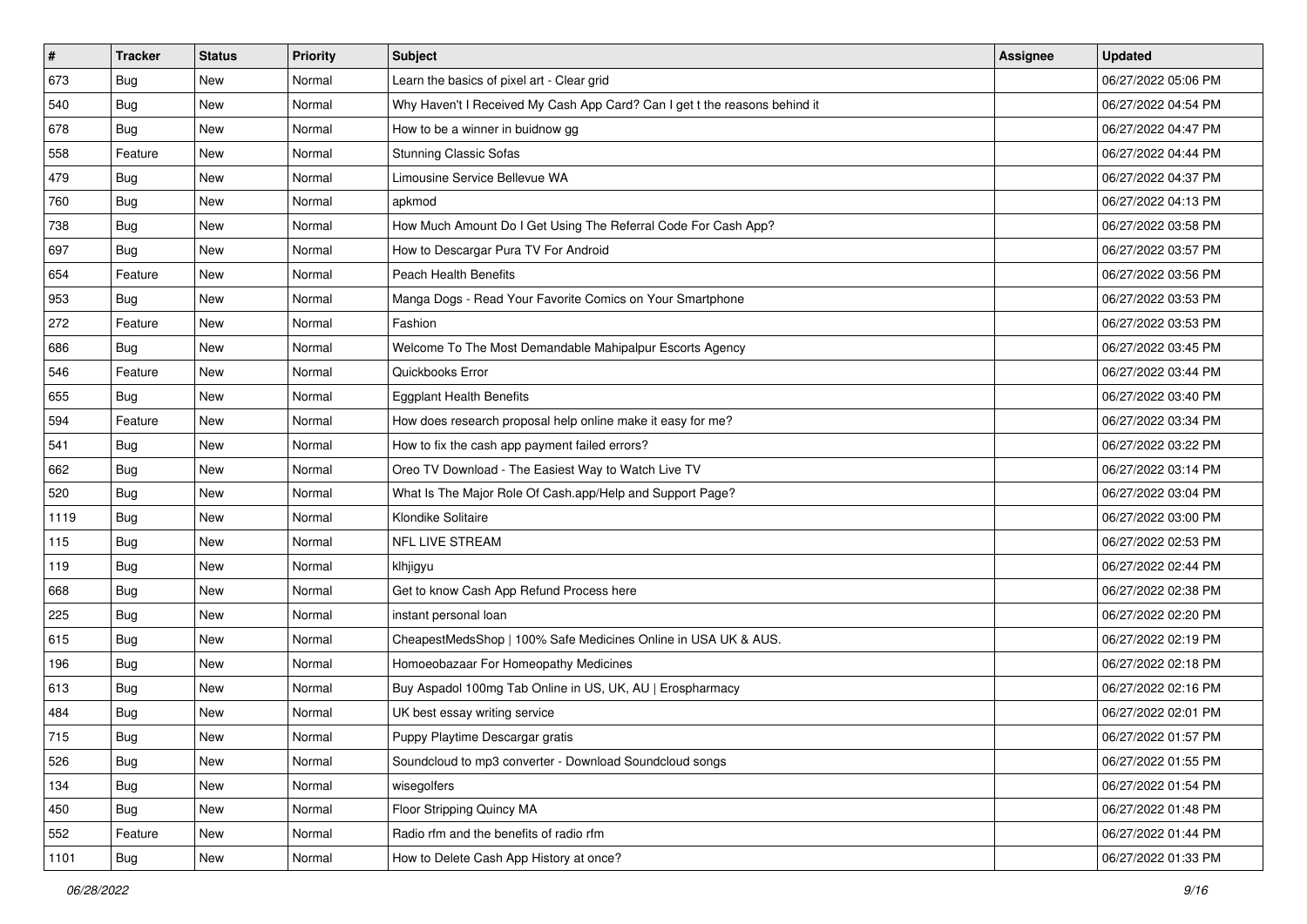| $\vert$ # | <b>Tracker</b> | <b>Status</b> | <b>Priority</b> | <b>Subject</b>                                                                      | <b>Assignee</b> | <b>Updated</b>      |
|-----------|----------------|---------------|-----------------|-------------------------------------------------------------------------------------|-----------------|---------------------|
| 995       | Feature        | New           | Normal          | "ij.start canon                                                                     |                 | 06/27/2022 01:29 PM |
| 812       | Feature        | <b>New</b>    | Normal          | canon.com/ijsetup                                                                   |                 | 06/27/2022 01:21 PM |
| 222       | <b>Bug</b>     | New           | Normal          | Social Profile links                                                                |                 | 06/27/2022 01:15 PM |
| 184       | Bug            | New           | Normal          | Affordable Business Writing Services                                                |                 | 06/27/2022 01:09 PM |
| 282       | <b>Bug</b>     | New           | Normal          | Activate Cash App Card: Learn Simple Steps & Fix Errors                             |                 | 06/27/2022 01:08 PM |
| 789       | Bug            | New           | Normal          | Full version                                                                        |                 | 06/27/2022 01:00 PM |
| 400       | <b>Bug</b>     | New           | Normal          | Office Moving Services in Potomac MD                                                |                 | 06/27/2022 12:57 PM |
| 465       | Bug            | New           | Normal          | Carpet Cleaning Westchester MA                                                      |                 | 06/27/2022 12:50 PM |
| 524       | Bug            | New           | Normal          | How Does Google Account Recovery Work If Your Account Is Hacked?                    |                 | 06/27/2022 12:46 PM |
| 550       | <b>Bug</b>     | New           | Normal          | Nederland FM - beste manieren om naar internationale radio op internet te luisteren |                 | 06/27/2022 12:45 PM |
| 716       | <b>Bug</b>     | New           | Normal          | La celebración de un BabyShower.                                                    |                 | 06/27/2022 12:29 PM |
| 801       | Bug            | New           | Normal          | Who Is an ETL Engineer                                                              |                 | 06/27/2022 12:25 PM |
| 564       | Bug            | New           | Normal          | How To Install RepelisPlus On Your Android Phone?                                   |                 | 06/27/2022 12:23 PM |
| 703       | Bug            | New           | Normal          | For real-time help, dial Facebook customer service number                           |                 | 06/27/2022 12:08 PM |
| 233       | <b>Bug</b>     | <b>New</b>    | Normal          | Anauthorsway.com: My User Experience                                                |                 | 06/27/2022 12:02 PM |
| 770       | Bug            | New           | Normal          | Canon IJ Network Tool                                                               |                 | 06/27/2022 11:57 AM |
| 644       | <b>Bug</b>     | New           | Normal          | <b>TeaTV App Review</b>                                                             |                 | 06/27/2022 11:47 AM |
| 817       | Bug            | New           | Normal          | Pacman 30th Anniversary                                                             |                 | 06/27/2022 11:47 AM |
| 1118      | Bug            | New           | Normal          | Gameplay Minecraft                                                                  |                 | 06/27/2022 10:33 AM |
| 709       | <b>Bug</b>     | New           | Normal          | How To Load Cash App Card At Walmart Without Having To Face Any Hassle?             |                 | 06/27/2022 10:30 AM |
| 538       | Bug            | New           | Normal          | Will cash app refund money if scammed quickly?                                      |                 | 06/27/2022 10:25 AM |
| 164       | Bug            | New           | Normal          | dfgbd                                                                               |                 | 06/27/2022 10:23 AM |
| 792       | <b>Bug</b>     | New           | Normal          | What is Google Camera Mod?                                                          |                 | 06/27/2022 10:20 AM |
| 232       | Bug            | New           | Normal          | FM whatsapp messaging app.                                                          |                 | 06/27/2022 10:04 AM |
| 642       | <b>Bug</b>     | New           | Normal          | thong tin thoi tiet ngay hom nay                                                    |                 | 06/27/2022 10:03 AM |
| 590       | Bug            | New           | Normal          | Follow proper initiatives to check my cash app card balance:                        |                 | 06/27/2022 09:57 AM |
| 637       | Feature        | New           | Normal          | Why do the Outlook rules not work in my account?                                    |                 | 06/27/2022 09:51 AM |
| 675       | <b>Bug</b>     | New           | Normal          | What Are Smart Tactics To Fix Cash App Transfer Failed Hurdles?                     |                 | 06/27/2022 09:51 AM |
| 639       | Bug            | New           | Normal          | thong tin chinh xac                                                                 |                 | 06/27/2022 09:48 AM |
| 798       | Bug            | New           | Normal          | Who Is an ETL Engineer                                                              |                 | 06/27/2022 09:48 AM |
| 944       | Feature        | New           | Normal          | Canon.com/ijsetup                                                                   |                 | 06/27/2022 09:46 AM |
| 819       | Bug            | New           | Normal          | Metal Slug Apk para Android                                                         |                 | 06/27/2022 09:35 AM |
| 988       | <b>Bug</b>     | New           | Normal          | Medicinal Mushrooms                                                                 |                 | 06/27/2022 09:33 AM |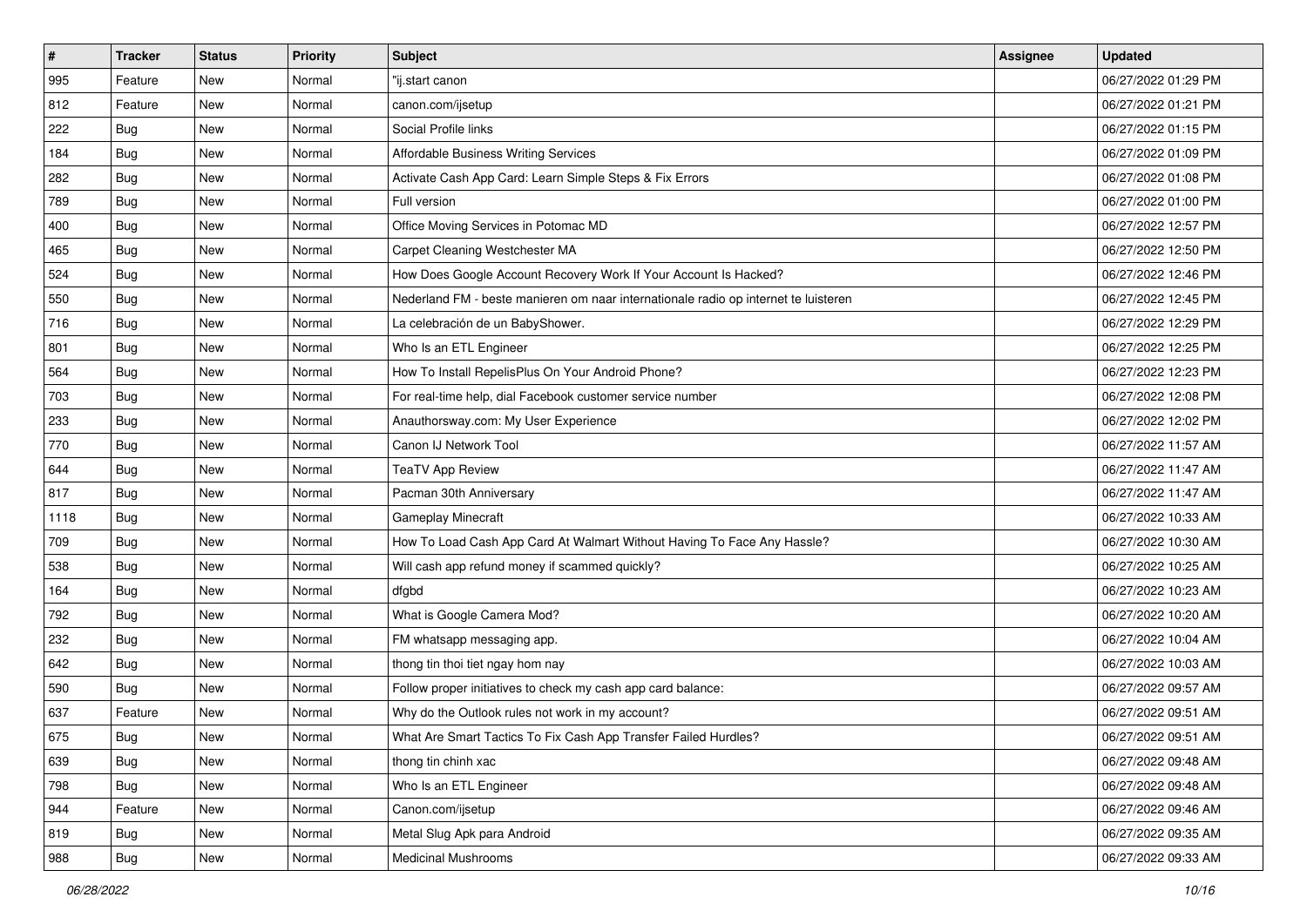| $\sharp$ | <b>Tracker</b> | <b>Status</b> | <b>Priority</b> | Subject                                                                                                                                                                                                                                           | <b>Assignee</b> | <b>Updated</b>      |
|----------|----------------|---------------|-----------------|---------------------------------------------------------------------------------------------------------------------------------------------------------------------------------------------------------------------------------------------------|-----------------|---------------------|
| 614      | <b>Bug</b>     | New           | Normal          | Como baixar o MOD APK no celular                                                                                                                                                                                                                  |                 | 06/27/2022 09:26 AM |
| 726      | <b>Bug</b>     | New           | Normal          | Mobile Application Development Services                                                                                                                                                                                                           |                 | 06/27/2022 09:10 AM |
| 657      | <b>Bug</b>     | New           | Normal          | Coconut Nutrition Facts And Health Benefits                                                                                                                                                                                                       |                 | 06/27/2022 08:56 AM |
| 113      | <b>Bug</b>     | New           | Normal          | ufc 254 live                                                                                                                                                                                                                                      |                 | 06/27/2022 08:54 AM |
| 959      | Bug            | <b>New</b>    | Normal          | Get connected with cash app team-How to get money off cash app at walmart without card                                                                                                                                                            |                 | 06/27/2022 08:52 AM |
| 653      | <b>Bug</b>     | New           | Normal          | Jujube (Jinjoles): Properties And Health Benefits                                                                                                                                                                                                 |                 | 06/27/2022 08:47 AM |
| 591      | <b>Bug</b>     | New           | Normal          | How To Find Facebook Modifications For Your Spotify Premium Apk?                                                                                                                                                                                  |                 | 06/27/2022 08:41 AM |
| 262      | Bug            | New           | Normal          | It this true to dealing Wuth                                                                                                                                                                                                                      |                 | 06/27/2022 08:39 AM |
| 683      | Feature        | <b>New</b>    | Normal          | Game creation                                                                                                                                                                                                                                     |                 | 06/27/2022 08:39 AM |
| 785      | <b>Bug</b>     | <b>New</b>    | Normal          | How To Get Money Off Cash App Without Card Or With A Card?                                                                                                                                                                                        |                 | 06/27/2022 08:28 AM |
| 528      | <b>Bug</b>     | New           | Normal          | Korean Mag                                                                                                                                                                                                                                        |                 | 06/27/2022 08:14 AM |
| 514      | <b>Bug</b>     | New           | Normal          | Trans-Caribbean                                                                                                                                                                                                                                   |                 | 06/27/2022 08:06 AM |
| 720      | <b>Bug</b>     | New           | Normal          | How does Cash App Phone Number provide a quick treatment?                                                                                                                                                                                         |                 | 06/27/2022 08:02 AM |
| 250      | <b>Bug</b>     | New           | Normal          | Reviews of phone ringtones                                                                                                                                                                                                                        |                 | 06/27/2022 07:29 AM |
| 158      | <b>Bug</b>     | New           | Normal          | dfghj zcvgh                                                                                                                                                                                                                                       |                 | 06/27/2022 07:28 AM |
| 996      | <b>Bug</b>     | New           | Normal          | Cricut.com/setup                                                                                                                                                                                                                                  |                 | 06/27/2022 07:12 AM |
| 471      | <b>Bug</b>     | New           | Normal          | Residential Floor Cleaning Westchester MA                                                                                                                                                                                                         |                 | 06/27/2022 07:08 AM |
| 317      | <b>Bug</b>     | <b>New</b>    | Normal          | Eco/Green Cleaning Services in Virginia Beach VA                                                                                                                                                                                                  |                 | 06/27/2022 07:03 AM |
| 565      | <b>Bug</b>     | New           | Normal          | How To Install RepelisPlus On Your Android Phone?                                                                                                                                                                                                 |                 | 06/27/2022 06:54 AM |
| 807      | Bug            | New           | Normal          | 1v1Battle is a strategic action 'Build and shoot' game                                                                                                                                                                                            |                 | 06/27/2022 06:52 AM |
| 669      | Feature        | New           | Normal          | Nursing Assignment Help                                                                                                                                                                                                                           |                 | 06/27/2022 06:12 AM |
| 588      | <b>Bug</b>     | New           | Normal          | YouTube Vanced Apk Manager App - Como instalá-lo                                                                                                                                                                                                  |                 | 06/27/2022 05:52 AM |
| 689      | Bug            | <b>New</b>    | Normal          | How to use twitch.tv/activate?                                                                                                                                                                                                                    |                 | 06/27/2022 05:44 AM |
| 808      | <b>Bug</b>     | New           | Normal          | Sinnvolle Guten-Morgen-Grüße                                                                                                                                                                                                                      |                 | 06/27/2022 05:41 AM |
| 985      | <b>Bug</b>     | New           | Normal          | Find out the vitality of Facebook Phone Number:                                                                                                                                                                                                   |                 | 06/27/2022 05:39 AM |
| 315      | <b>Bug</b>     | New           | Normal          | Dissertation help UK                                                                                                                                                                                                                              |                 | 06/27/2022 05:29 AM |
| 978      | <b>Bug</b>     | New           | Normal          | Delamore Lodge is a place to stay.                                                                                                                                                                                                                |                 | 06/27/2022 04:57 AM |
| 173      | Feature        | New           | Normal          | private limited company registration                                                                                                                                                                                                              |                 | 06/27/2022 04:47 AM |
| 1127     | Bug            | New           | Normal          | Is there any support to find Google Feud answers?                                                                                                                                                                                                 |                 | 06/27/2022 04:27 AM |
| 544      | <b>Bug</b>     | New           | Normal          | Hey! I had a very cool idea to order our general picture on canvas for my family as a gift. But couldn't find a<br>good one. Once my friend advised me this article in which I found what I was looking for and gave a cool gift<br>to my family. |                 | 06/27/2022 04:10 AM |
| 596      | <b>Bug</b>     | New           | Normal          | Kids Games                                                                                                                                                                                                                                        |                 | 06/27/2022 04:08 AM |
| 646      | Feature        | New           | Normal          | Collaborative Research Group                                                                                                                                                                                                                      |                 | 06/27/2022 04:01 AM |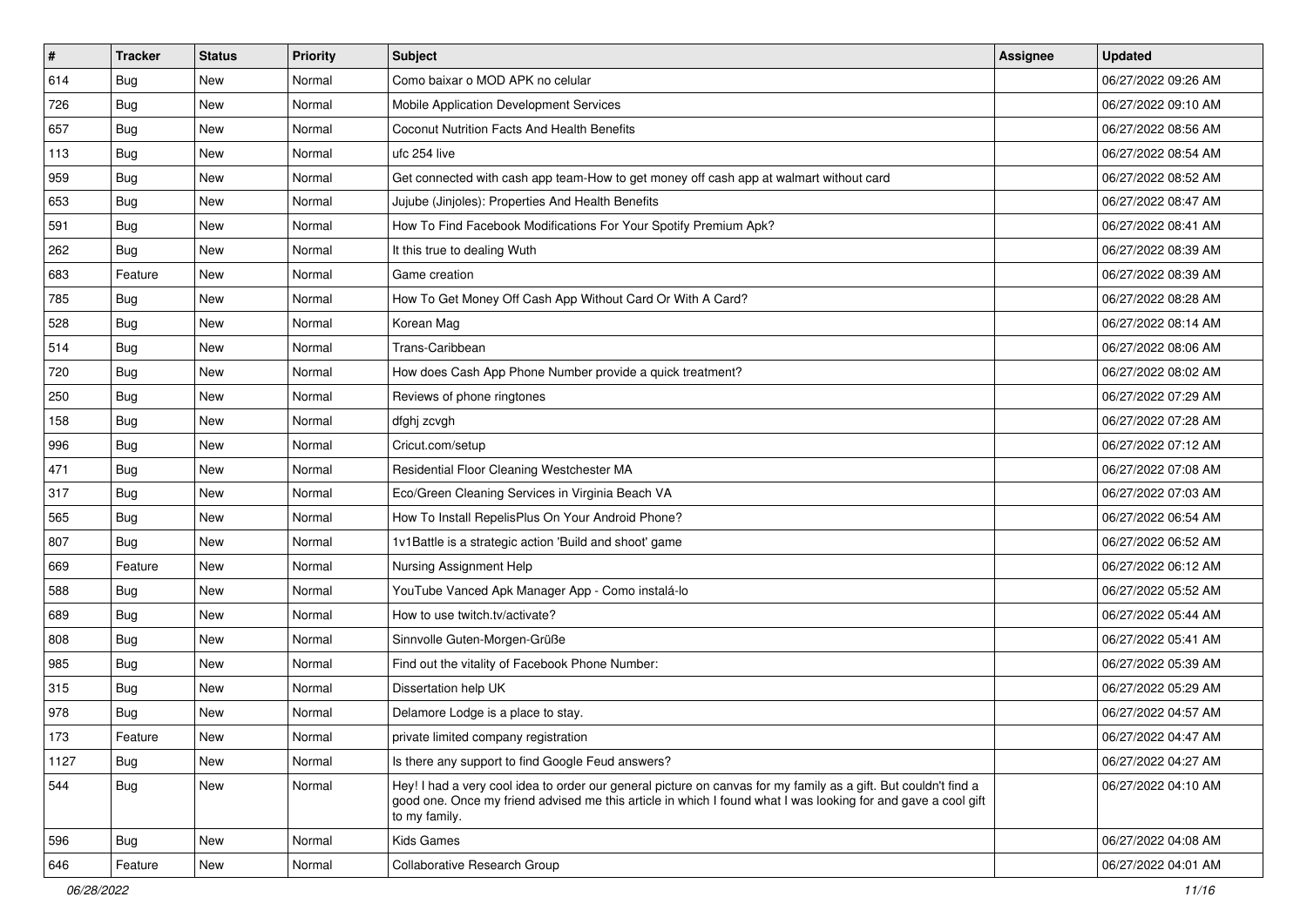| $\vert$ # | <b>Tracker</b> | <b>Status</b> | <b>Priority</b> | Subject                                                                                                                                                                                                                                                               | <b>Assignee</b> | <b>Updated</b>      |
|-----------|----------------|---------------|-----------------|-----------------------------------------------------------------------------------------------------------------------------------------------------------------------------------------------------------------------------------------------------------------------|-----------------|---------------------|
| 518       | <b>Bug</b>     | New           | Normal          | How To Check The Balance Of Cash App Account By Taking Cash App Support?                                                                                                                                                                                              |                 | 06/27/2022 03:46 AM |
| 672       | Bug            | <b>New</b>    | Normal          | The easiest way to delete ringtones on iPhone                                                                                                                                                                                                                         |                 | 06/27/2022 03:38 AM |
| 593       | Bug            | New           | Normal          | Eiffel Spark Ultimate C2 SN series is a fully synthetic range of advanced performance engine oils blended in<br>high performance fully synthetic (PAO - polyalphaolefin) basestocks fortified with advanced technology<br>additive system, specifically formulated to |                 | 06/27/2022 03:28 AM |
| 966       | Bug            | <b>New</b>    | Normal          | How to Download the Filmes                                                                                                                                                                                                                                            |                 | 06/27/2022 03:25 AM |
| 740       | Feature        | New           | Normal          | Online Thesis Help USA                                                                                                                                                                                                                                                |                 | 06/27/2022 03:19 AM |
| 171       | Feature        | <b>New</b>    | Normal          | loan management system                                                                                                                                                                                                                                                |                 | 06/27/2022 03:18 AM |
| 474       | <b>Bug</b>     | New           | Normal          | Floor Waxing Arlington MA                                                                                                                                                                                                                                             |                 | 06/27/2022 03:03 AM |
| 696       | Bug            | <b>New</b>    | Normal          | How to Install the TuMangaOnline App                                                                                                                                                                                                                                  |                 | 06/27/2022 02:49 AM |
| 468       | <b>Bug</b>     | New           | Normal          | Floor Cleaning Westchester MA                                                                                                                                                                                                                                         |                 | 06/27/2022 02:41 AM |
| 806       | Feature        | <b>New</b>    | Normal          | Go everywhere thanks to mapquest driving directions                                                                                                                                                                                                                   |                 | 06/27/2022 02:39 AM |
| 1112      | Bug            | <b>New</b>    | Normal          | What Cash App Policy Says If Random Person Sent Me Money On Cash App?                                                                                                                                                                                                 |                 | 06/27/2022 02:39 AM |
| 1001      | Bug            | New           | Normal          | Venmo Keep Saying Error?                                                                                                                                                                                                                                              |                 | 06/27/2022 02:20 AM |
| 1117      | Bug            | New           | Normal          | Equal Words - Word search game for PC and Windows Phone                                                                                                                                                                                                               |                 | 06/27/2022 02:12 AM |
| 271       | Feature        | <b>New</b>    | Normal          | Fashion                                                                                                                                                                                                                                                               |                 | 06/27/2022 02:07 AM |
| 488       | Bug            | New           | Normal          | Quick solution to solve cash app dispute by the technical team                                                                                                                                                                                                        |                 | 06/27/2022 02:04 AM |
| 632       | Bug            | <b>New</b>    | Normal          | CheapestMedsShop   100% Safe Medicines Online in UK & AUS.                                                                                                                                                                                                            |                 | 06/27/2022 02:04 AM |
| 372       | <b>Bug</b>     | New           | Normal          | Auto Transport Services in Arlington County VA                                                                                                                                                                                                                        |                 | 06/27/2022 01:42 AM |
| 693       | Feature        | New           | Normal          | How To Get My Money Back From The Cash App To Your Wallet?                                                                                                                                                                                                            |                 | 06/27/2022 01:31 AM |
| 154       | <b>Bug</b>     | <b>New</b>    | Normal          | fdgyyrut gyrtrw                                                                                                                                                                                                                                                       |                 | 06/27/2022 01:21 AM |
| 611       | Feature        | New           | Normal          | Buy All Modafinil & Armodafinil Tablets @Buy Modafinil US                                                                                                                                                                                                             |                 | 06/27/2022 01:12 AM |
| 648       | Feature        | New           | Normal          | <b>Plum Health Benefits</b>                                                                                                                                                                                                                                           |                 | 06/27/2022 12:54 AM |
| 758       | <b>Bug</b>     | New           | Normal          | How Do I Study Consistently For Hours?                                                                                                                                                                                                                                |                 | 06/27/2022 12:49 AM |
| 651       | <b>Bug</b>     | New           | Normal          | Salmon Health Benefits                                                                                                                                                                                                                                                |                 | 06/27/2022 12:42 AM |
| 998       | Bug            | <b>New</b>    | Normal          | Is It Hard to Solve Wordle An                                                                                                                                                                                                                                         |                 | 06/27/2022 12:24 AM |
| 619       | <b>Bug</b>     | New           | Normal          | Online Trusted Medicine Store in US for Health - Genericmedsupply                                                                                                                                                                                                     |                 | 06/27/2022 12:12 AM |
| 643       | <b>Bug</b>     | New           | Normal          | Oreo TV Apk Download                                                                                                                                                                                                                                                  |                 | 06/26/2022 11:50 PM |
| 159       | <b>Bug</b>     | New           | Normal          | xfguih njgkh                                                                                                                                                                                                                                                          |                 | 06/26/2022 11:38 PM |
| 992       | Bug            | New           | Normal          | So vergrößern Sie Ihr Instagram-Profilbild                                                                                                                                                                                                                            |                 | 06/26/2022 11:29 PM |
| 748       | Bug            | <b>New</b>    | Normal          | Il y a quelques façons d'obtenir des sonneries gratuites pour votre iPhone                                                                                                                                                                                            |                 | 06/26/2022 11:24 PM |
| 962       | <b>Bug</b>     | New           | Normal          | Kostenlose Hörbücher                                                                                                                                                                                                                                                  |                 | 06/26/2022 10:45 PM |
| 545       | Feature        | New           | Normal          | Best Canvas Print Company                                                                                                                                                                                                                                             |                 | 06/26/2022 10:28 PM |
| 719       | <b>Bug</b>     | New           | Normal          | How Do I Send \$5000 Through Cash App Account With Ease?                                                                                                                                                                                                              |                 | 06/26/2022 10:14 PM |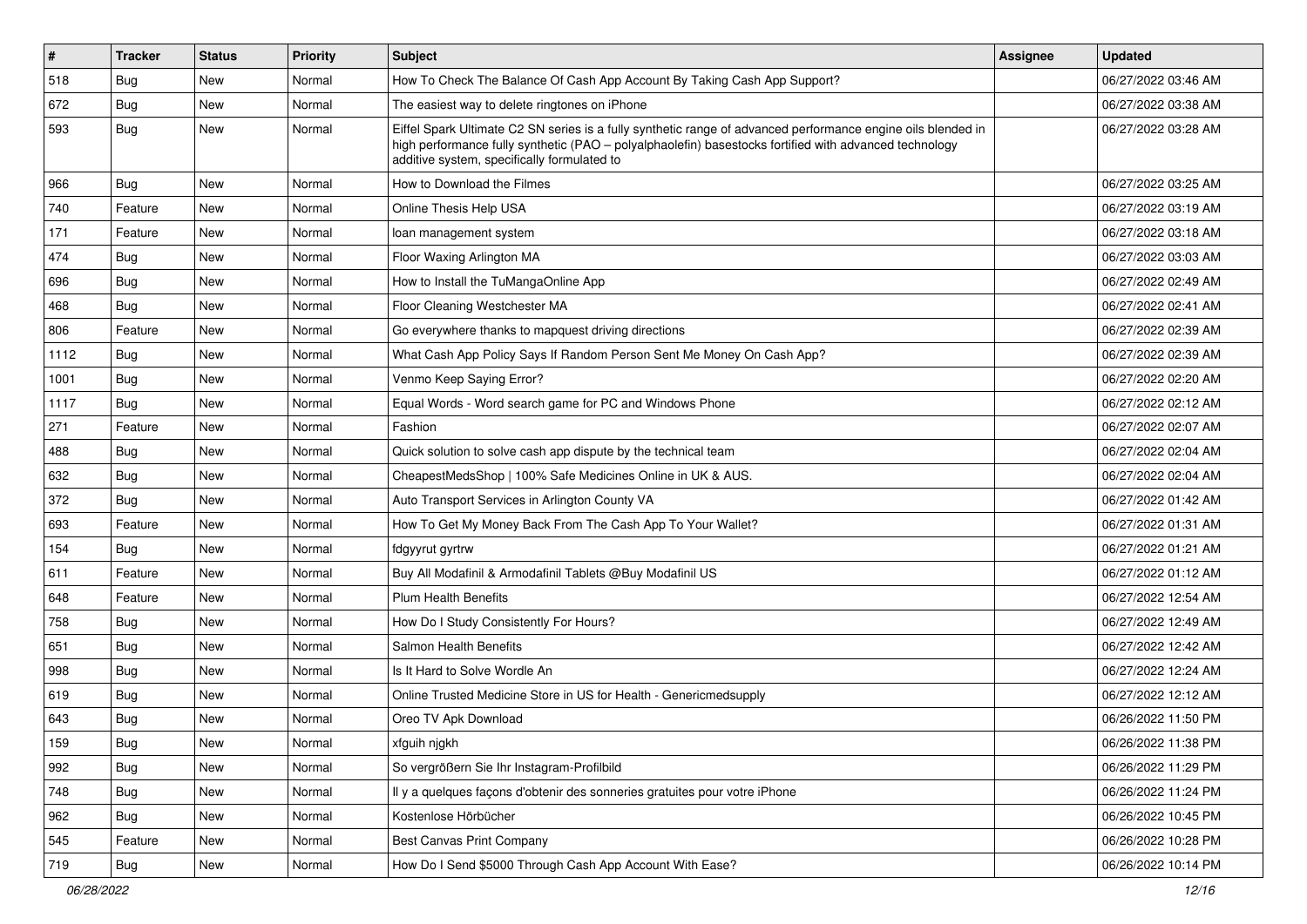| $\pmb{\#}$ | <b>Tracker</b> | <b>Status</b> | <b>Priority</b> | <b>Subject</b>                                                            | <b>Assignee</b> | <b>Updated</b>      |
|------------|----------------|---------------|-----------------|---------------------------------------------------------------------------|-----------------|---------------------|
| 533        | Bug            | New           | Normal          | How to complete the homework assignments in economics in the easiest way? |                 | 06/26/2022 10:12 PM |
| 645        | <b>Bug</b>     | <b>New</b>    | Normal          | thong tin chinh xac nhat hom nay                                          |                 | 06/26/2022 09:46 PM |
| 647        | Feature        | New           | Normal          | <b>Cranberry Health Benefits</b>                                          |                 | 06/26/2022 09:45 PM |
| 576        | Bug            | New           | Normal          | So laden Sie ein Instagram-Bild herunter                                  |                 | 06/26/2022 08:46 PM |
| 769        | Bug            | New           | Normal          | check my cash app                                                         |                 | 06/26/2022 08:33 PM |
| 605        | Feature        | New           | Normal          | What will the future of logo design be like?                              |                 | 06/26/2022 08:25 PM |
| 280        | Bug            | New           | Normal          | Pacific Web Design                                                        |                 | 06/26/2022 08:18 PM |
| 460        | <b>Bug</b>     | New           | Normal          | Floor Cleaning Medford MA                                                 |                 | 06/26/2022 08:00 PM |
| 201        | <b>Bug</b>     | New           | Normal          | closure wig                                                               |                 | 06/26/2022 07:50 PM |
| 302        | Bug            | New           | Normal          | Auto Electrical Repair Services in Norcross GA                            |                 | 06/26/2022 07:49 PM |
| 970        | Bug            | New           | Normal          | The Amount Of Time Does Cash App Direct Deposit Time Take?                |                 | 06/26/2022 07:32 PM |
| 773        | Bug            | New           | Normal          | Spades - Play online free                                                 |                 | 06/26/2022 07:18 PM |
| 1104       | <b>Bug</b>     | New           | Normal          | Idle game fix bug                                                         |                 | 06/26/2022 06:52 PM |
| 690        | Bug            | New           | Normal          | campervan hire                                                            |                 | 06/26/2022 06:47 PM |
| 752        | Bug            | New           | Normal          | Plagerism checker                                                         |                 | 06/26/2022 06:33 PM |
| 795        | Bug            | New           | Normal          | Drift Boss - Exciting Race                                                |                 | 06/26/2022 06:32 PM |
| 1108       | Bug            | New           | Normal          | Six Guns Mod Apk Answers Your Questions                                   |                 | 06/26/2022 06:26 PM |
| 901        | Feature        | <b>New</b>    | Normal          | good game ever                                                            |                 | 06/26/2022 06:25 PM |
| 585        | Bug            | New           | Normal          | What is cash app help number?                                             |                 | 06/26/2022 06:21 PM |
| 825        | Bug            | New           | Normal          | Lucky Patcher Download                                                    |                 | 06/26/2022 06:09 PM |
| 1096       | Bug            | New           | Normal          | Race and experience new life.                                             |                 | 06/26/2022 06:07 PM |
| 794        | Feature        | New           | Normal          | Safe place to buy fifa coins                                              |                 | 06/26/2022 06:07 PM |
| 810        | Feature        | New           | Normal          | how to remove viruses from a phone                                        |                 | 06/26/2022 06:05 PM |
| 129        | Bug            | New           | Normal          | xcvgbgh                                                                   |                 | 06/26/2022 06:01 PM |
| 730        | Bug            | New           | Normal          | Canon IJ Network Tool                                                     |                 | 06/26/2022 05:51 PM |
| 170        | Feature        | <b>New</b>    | Normal          | top mba colleges in bangalore                                             |                 | 06/26/2022 05:46 PM |
| 151        | Feature        | New           | Normal          | Law Essay Writing Service - Assignments Planet                            |                 | 06/26/2022 05:42 PM |
| 123        | Bug            | New           | Normal          | https://www.reddit.com/r/NRLgrandfinal2020/                               |                 | 06/26/2022 05:36 PM |
| 1116       | Bug            | New           | Normal          | ipTV smarts pro                                                           |                 | 06/26/2022 05:34 PM |
| 974        | Bug            | New           | Normal          | Watch NCAA Football Live Streaming Free                                   |                 | 06/26/2022 05:33 PM |
| 469        | <b>Bug</b>     | New           | Normal          | Germs Removal Westchester MA                                              |                 | 06/26/2022 05:31 PM |
| 1098       | Bug            | New           | Normal          | Life of a Fisherman                                                       |                 | 06/26/2022 05:16 PM |
| 220        | Feature        | New           | Normal          | essay writing services                                                    |                 | 06/26/2022 04:55 PM |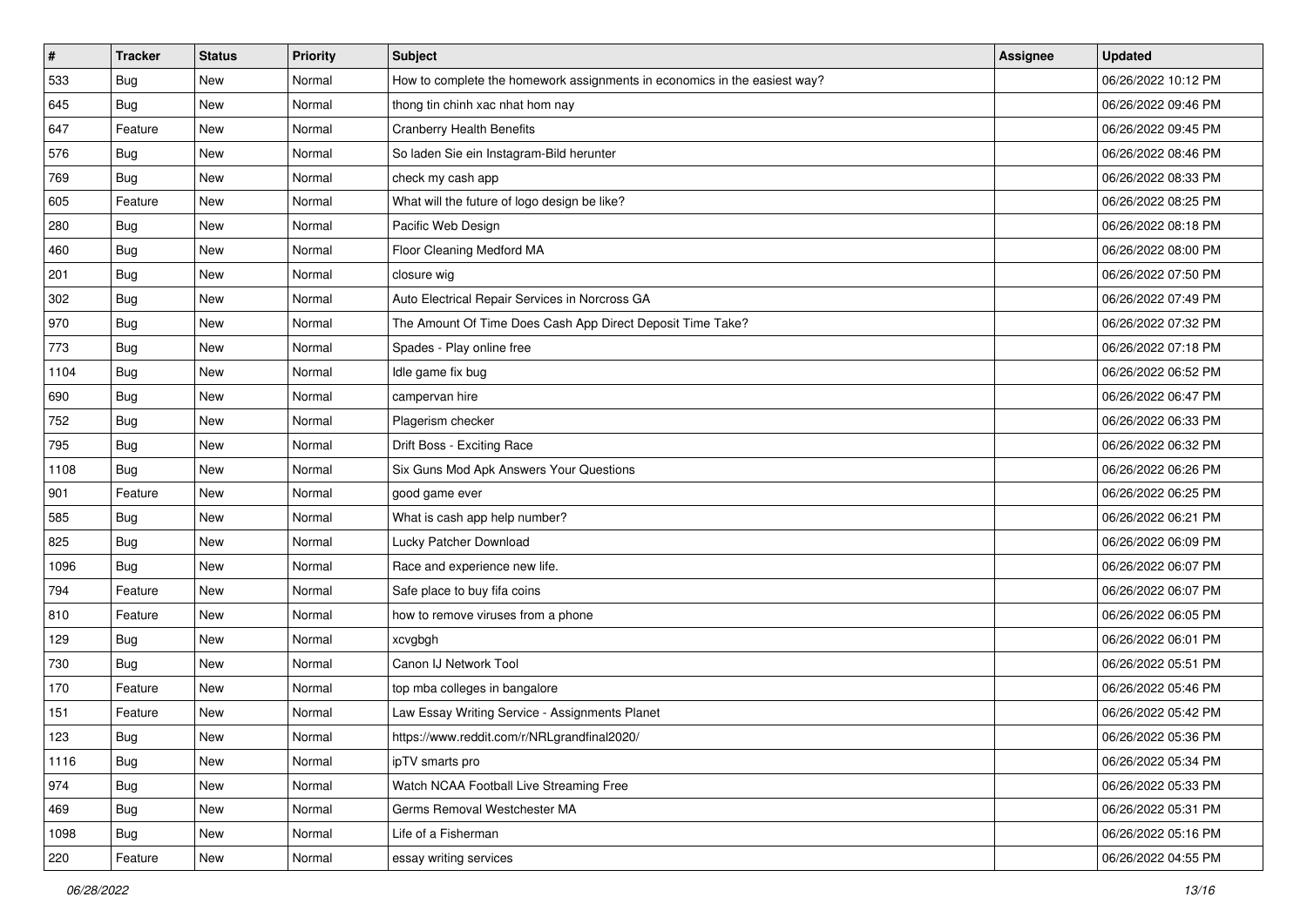| $\sharp$ | <b>Tracker</b> | <b>Status</b> | <b>Priority</b> | Subject                                                                                                                                                  | <b>Assignee</b> | <b>Updated</b>      |
|----------|----------------|---------------|-----------------|----------------------------------------------------------------------------------------------------------------------------------------------------------|-----------------|---------------------|
| 666      | <b>Bug</b>     | New           | Normal          | 470+ pages à colorier de Noël                                                                                                                            |                 | 06/26/2022 04:55 PM |
| 940      | Bug            | New           | Normal          | What is Plex and Is Plex Legal?                                                                                                                          |                 | 06/26/2022 04:50 PM |
| 610      | Feature        | New           | Normal          | CheapestMedsShop 100% Safe Medicines Online in USA UK & AUS.                                                                                             |                 | 06/26/2022 04:35 PM |
| 750      | <b>Bug</b>     | New           | Normal          | Create a Report Template                                                                                                                                 |                 | 06/26/2022 04:27 PM |
| 1097     | Bug            | New           | Normal          | Race and experience new life.                                                                                                                            |                 | 06/26/2022 04:22 PM |
| 631      | <b>Bug</b>     | New           | Normal          | How Can I Load Cash App Card at Walmart straight away?                                                                                                   |                 | 06/26/2022 04:07 PM |
| 732      | Bug            | New           | Normal          | Get rectifications steps about why cash app transfer failed                                                                                              |                 | 06/26/2022 03:28 PM |
| 961      | <b>Bug</b>     | New           | Normal          | TeaTv is an Android                                                                                                                                      |                 | 06/26/2022 02:02 PM |
| 754      | <b>Bug</b>     | New           | Normal          | Cómo descargar tonos gratis de teléfono celular                                                                                                          |                 | 06/26/2022 01:56 PM |
| 768      | <b>Bug</b>     | <b>New</b>    | Normal          | Where can you buy best jackets online?                                                                                                                   |                 | 06/26/2022 01:50 PM |
| 144      | <b>Bug</b>     | New           | Normal          | curly bob lace front wigs                                                                                                                                |                 | 06/26/2022 01:44 PM |
| 784      | <b>Bug</b>     | New           | Normal          | How To Add Money On Cash App Card And Check The Funds?                                                                                                   |                 | 06/26/2022 01:43 PM |
| 553      | <b>Bug</b>     | New           | Normal          | Cinema HD APK - Free Movie Enjoyment App on Android                                                                                                      |                 | 06/26/2022 01:39 PM |
| 664      | <b>Bug</b>     | New           | Normal          | Tea TV Apk Download - The Best Way to Watch Movies Offline                                                                                               |                 | 06/26/2022 12:59 PM |
| 189      | Bug            | New           | Normal          | <b>College Biology Writing Services</b>                                                                                                                  |                 | 06/26/2022 12:50 PM |
| 749      | <b>Bug</b>     | New           | Normal          | The Best Bubble Shooter Game for Android                                                                                                                 |                 | 06/26/2022 12:12 PM |
| 941      | Bug            | New           | Normal          | is Disney Now and Disney Plus different?                                                                                                                 |                 | 06/26/2022 12:10 PM |
| 1115     | Bug            | New           | Normal          | How to access your saved favorite Tiktok                                                                                                                 |                 | 06/26/2022 12:01 PM |
| 549      | <b>Bug</b>     | New           | Normal          | Radio Luisteren                                                                                                                                          |                 | 06/26/2022 11:56 AM |
| 260      | Bug            | New           | Normal          | Web Design Services Near Me                                                                                                                              |                 | 06/26/2022 11:55 AM |
| 1120     | <b>Bug</b>     | New           | Normal          | Summary of 5 best coloring apps on phones                                                                                                                |                 | 06/26/2022 11:32 AM |
| 698      | Feature        | New           | Normal          | Connect with cash app representative to ask about cash app flip scam                                                                                     |                 | 06/26/2022 11:24 AM |
| 547      | <b>Bug</b>     | New           | Normal          | Get rid of the issue of cash app down by calling experts.                                                                                                |                 | 06/26/2022 10:38 AM |
| 952      | <b>Bug</b>     | New           | Normal          | Canon IJ Network Tool                                                                                                                                    |                 | 06/26/2022 10:35 AM |
| 967      | Feature        | New           | Normal          | stream live nfl games free online                                                                                                                        |                 | 06/26/2022 10:09 AM |
| 993      | <b>Bug</b>     | New           | Normal          | IO Games Free Online                                                                                                                                     |                 | 06/26/2022 09:41 AM |
| 989      | <b>Bug</b>     | New           | Normal          | Barewoods Wax Cigar                                                                                                                                      |                 | 06/26/2022 09:19 AM |
| 1111     | <b>Bug</b>     | New           | Normal          | LOLBeans is a fun battle royale game where you race with other players while avoiding obstacles. Reach<br>the end of the course in competitive gameplay! |                 | 06/26/2022 09:17 AM |
| 706      | Bug            | New           | Normal          | How Can You Cancel A Cash App Payment Without Any Prior Information?                                                                                     |                 | 06/26/2022 09:13 AM |
| 958      | Bug            | New           | Normal          | Avail Cash app support service to know Sutton bank cash app number                                                                                       |                 | 06/26/2022 08:46 AM |
| 984      | Bug            | New           | Normal          | How to disable, permanently delete Twitter account on phone, PC                                                                                          |                 | 06/26/2022 08:28 AM |
| 747      | <b>Bug</b>     | New           | Normal          | How to Install Tyflex Plus on Your Android Device                                                                                                        |                 | 06/26/2022 08:16 AM |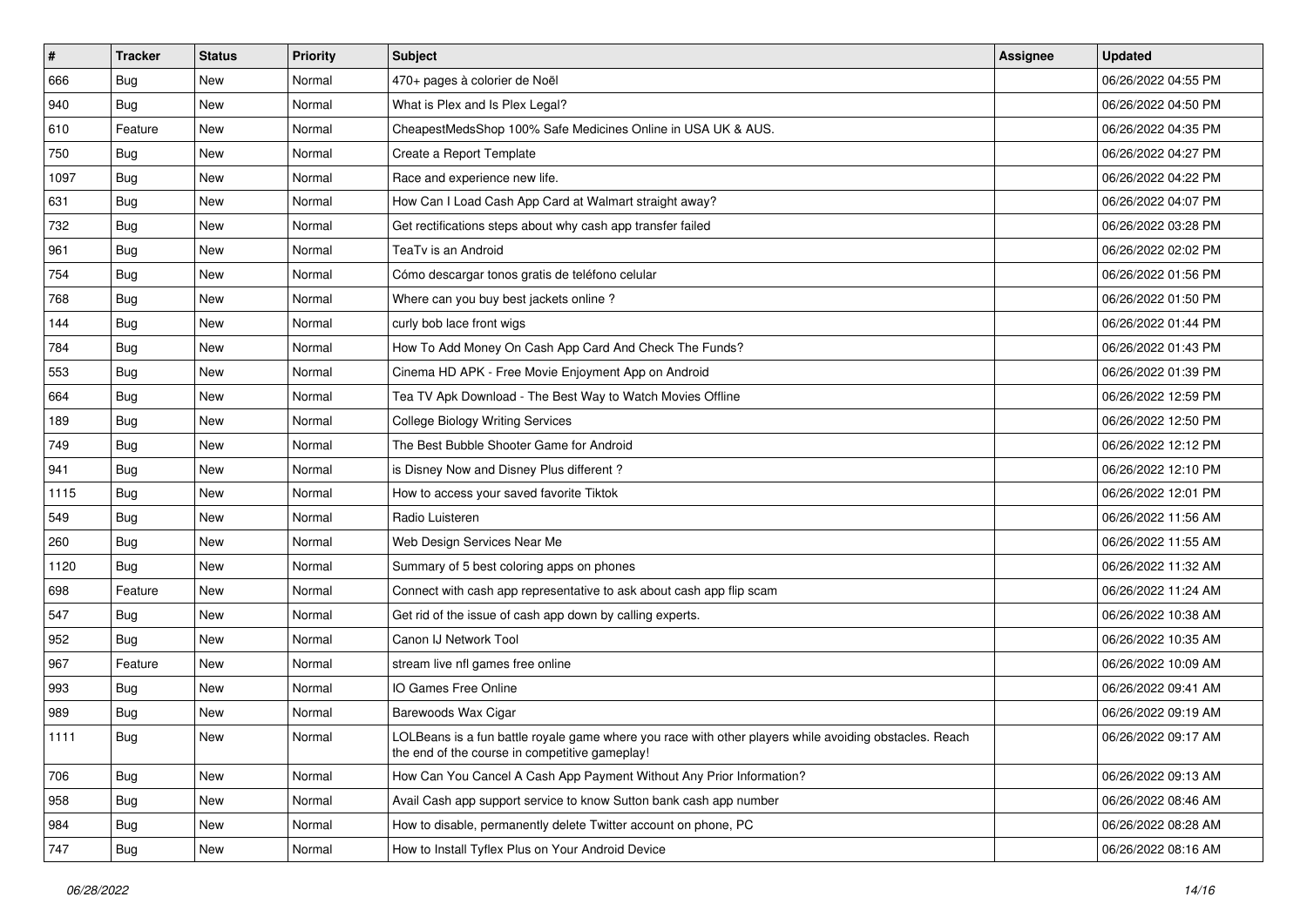| $\sharp$ | <b>Tracker</b> | <b>Status</b> | <b>Priority</b> | Subject                                                                                                 | <b>Assignee</b> | <b>Updated</b>      |
|----------|----------------|---------------|-----------------|---------------------------------------------------------------------------------------------------------|-----------------|---------------------|
| 874      | <b>Bug</b>     | New           | Normal          | Cómo descargar Minecraft Apk                                                                            |                 | 06/26/2022 08:01 AM |
| 963      | Feature        | New           | Normal          | Why I am not getting cool cash app card designs- call experts                                           |                 | 06/26/2022 07:52 AM |
| 1102     | <b>Bug</b>     | New           | Normal          | Charlottesville Travel Guide?                                                                           |                 | 06/26/2022 07:44 AM |
| 517      | <b>Bug</b>     | New           | Normal          | Proficient tips to take help of cash app support professionals:                                         |                 | 06/26/2022 07:34 AM |
| 964      | Bug            | New           | Normal          | Can I Fix Cash App Transfer Failed Issues By Adding Sufficient Funds?                                   |                 | 06/26/2022 07:21 AM |
| 771      | <b>Bug</b>     | New           | Normal          | united airlines baggage policy                                                                          |                 | 06/26/2022 07:19 AM |
| 627      | <b>Bug</b>     | New           | Normal          | <b>HELO</b>                                                                                             |                 | 06/26/2022 06:42 AM |
| 638      | Bug            | New           | Normal          | Run 3 game                                                                                              |                 | 06/26/2022 06:31 AM |
| 728      | Bug            | New           | Normal          | Will Cash App refund money if scammed? Hitches With Optimum Ease                                        |                 | 06/26/2022 06:15 AM |
| 977      | <b>Bug</b>     | New           | Normal          | Fans of the Old Country will like this book.                                                            |                 | 06/26/2022 05:54 AM |
| 990      | <b>Bug</b>     | New           | Normal          | Mushrooms                                                                                               |                 | 06/26/2022 05:41 AM |
| 198      | <b>Bug</b>     | New           | Normal          | DR. RECKEWEG R42 (HAEMOVENIN) (22ML)                                                                    |                 | 06/26/2022 05:31 AM |
| 946      | <b>Bug</b>     | New           | Normal          | What is Plex and Is Plex Legal?                                                                         |                 | 06/26/2022 05:23 AM |
| 128      | <b>Bug</b>     | New           | Normal          | dfgbd                                                                                                   |                 | 06/26/2022 05:07 AM |
| 950      | Bug            | New           | Normal          | ij.start canon                                                                                          |                 | 06/26/2022 04:35 AM |
| 310      | <b>Bug</b>     | New           | Normal          | Mattress Cleaning Services in Virginia Beach VA                                                         |                 | 06/26/2022 04:33 AM |
| 935      | <b>Bug</b>     | New           | Normal          | MovieBox Pro Apk - Watch Movies and TV Shows on Your Android Phone                                      |                 | 06/26/2022 04:11 AM |
| 741      | <b>Bug</b>     | New           | Normal          | <b>Blockchain Technology Solutions</b>                                                                  |                 | 06/26/2022 02:19 AM |
| 994      | Feature        | New           | Normal          | Cricut.com/setup                                                                                        |                 | 06/26/2022 02:00 AM |
| 259      | Bug            | New           | Normal          | call center services                                                                                    |                 | 06/26/2022 01:30 AM |
| 650      | <b>Bug</b>     | New           | Normal          | <b>Cherries Health Benefits</b>                                                                         |                 | 06/26/2022 12:57 AM |
| 630      | <b>Bug</b>     | New           | Normal          | How Can I Load Cash App Card at Walmart straight away?                                                  |                 | 06/26/2022 12:04 AM |
| 635      | Bug            | New           | Normal          | Buy Steroids Online with OurMedicnes.com   Best Quality Steroids                                        |                 | 06/26/2022 12:01 AM |
| 968      | Feature        | New           | Normal          | watch nfl online free live streaming                                                                    |                 | 06/25/2022 11:52 PM |
| 954      | <b>Bug</b>     | New           | Normal          | AZ Screen Recorder Mod                                                                                  |                 | 06/25/2022 11:24 PM |
| 227      | <b>Bug</b>     | New           | Normal          | Cash App Help & Solutions - Here You Will Get Better Assistance                                         |                 | 06/25/2022 11:21 PM |
| 477      | <b>Bug</b>     | New           | Normal          | What Does Online Coupon Mean?                                                                           |                 | 06/25/2022 11:15 PM |
| 742      | <b>Bug</b>     | New           | Normal          | How Long Does Cash App Support Take To Respond For A Better Support?                                    |                 | 06/25/2022 11:00 PM |
| 800      | <b>Bug</b>     | New           | Normal          | Who Is an ETL Engineer                                                                                  |                 | 06/25/2022 10:31 PM |
| 1114     | Bug            | New           | Normal          | To control the car, all you must do is click to go left or right and release the button to go straight. |                 | 06/25/2022 10:15 PM |
| 956      | Bug            | New           | Normal          | FNF Free Mods Online                                                                                    |                 | 06/25/2022 09:59 PM |
| 1106     | <b>Bug</b>     | New           | Normal          | How Do I Get Cash App ++ Without Confronting Any Technical Glitches?                                    |                 | 06/25/2022 09:53 PM |
| 710      | Bug            | New           | Normal          | Take Necessary Assistance If You Are Unable Activate Cash App Card                                      |                 | 06/25/2022 09:26 PM |